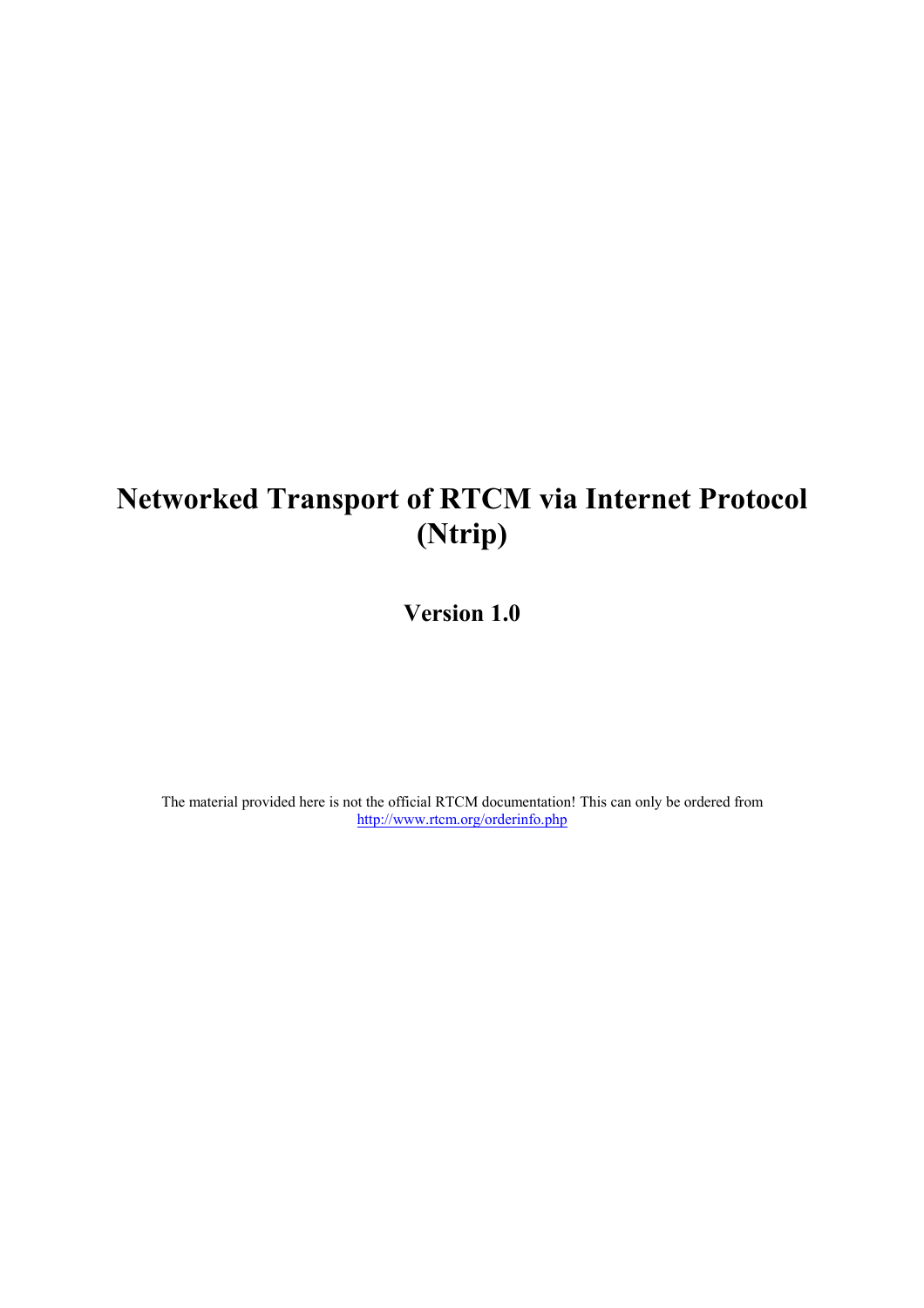# **TABLE OF CONTENTS**

| 1              |  |
|----------------|--|
| 2              |  |
| 3              |  |
| 3.1            |  |
| 3.2            |  |
| 3.3            |  |
| 3.4            |  |
| 3.5            |  |
| 4              |  |
| 5              |  |
| 5 <sub>1</sub> |  |
| 5.2            |  |
| 5.3            |  |
| 5.4            |  |
| 6              |  |
| 7              |  |
|                |  |
|                |  |
|                |  |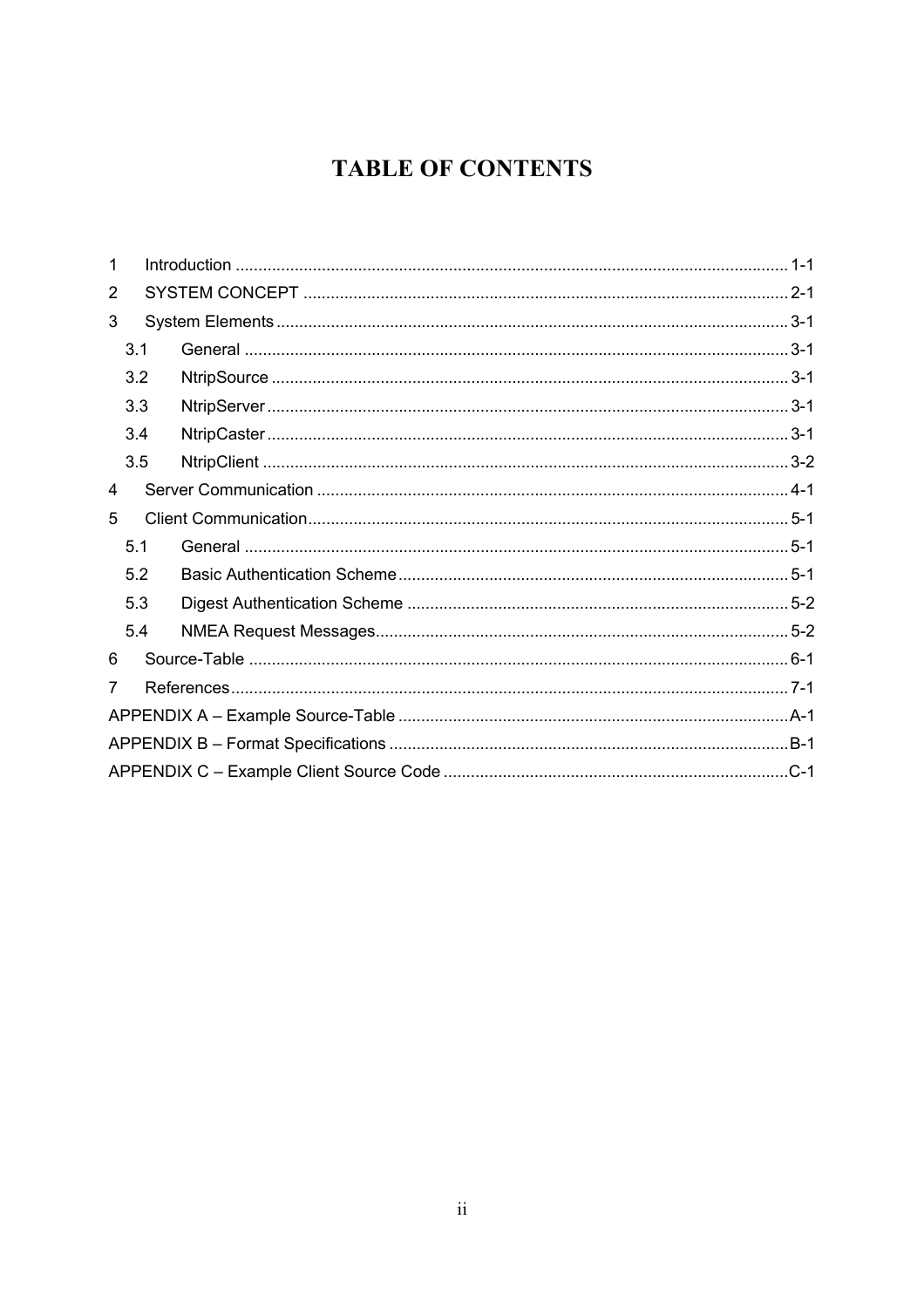## **PREFACE**

Networked Transport of RTCM via Internet Protocol (Ntrip) is an application-level protocol that supports streaming Global Navigation Satellite System (GNSS) data over the Internet. Ntrip is a generic, stateless protocol based on the Hypertext Transfer Protocol HTTP/1.1. The HTTP objects are extended to GNSS data streams.

Ntrip is designed to disseminate differential correction data or other kinds of GNSS streaming data to stationary or mobile users over the Internet, allowing simultaneous PC, Laptop, PDA, or receiver connections to a broadcasting host. Ntrip supports wireless Internet access through Mobile IP Networks like GSM, GPRS, EDGE, or UMTS.

Ntrip consists of three system software components: NtripClients, NtripServers and NtripCasters. The NtripCaster is the actual HTTP server program, while NtripClient and NtripServer act as HTTP clients.

Ntrip is meant to be an open non-proprietary protocol. Major characteristics of Ntrip's dissemination technique are the following:

- It is based on the popular HTTP streaming standard; it is comparatively easy to implement when limited client and server platform resources are available.
- Its application is not limited to one particular plain or coded stream content; it has the ability to distribute any kind of GNSS data.
- It has the potential to support mass usage; it can disseminate hundreds of streams simultaneously for up to a thousand users when applying modified Internet Radio broadcasting software.
- Regarding security needs, stream providers and users are not necessarily in direct contact, and streams are usually not blocked by firewalls or proxy servers protecting Local Area Networks.
- It enables streaming over any mobile IP network because it uses TCP/IP.

This documentation describes Ntrip Version 1.0. Further Ntrip versions may be issued as the need arises.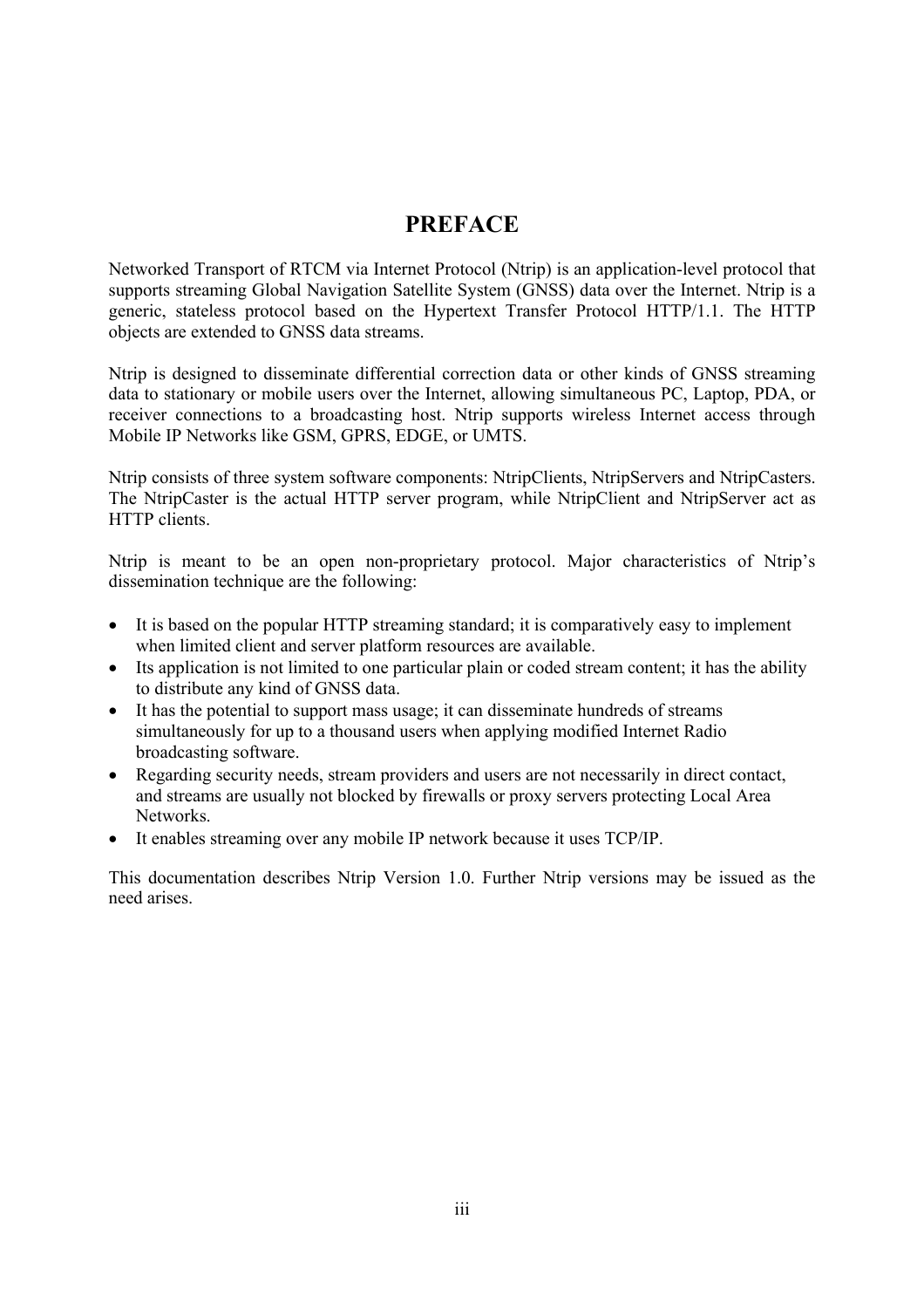## **1 INTRODUCTION**

the contract of the contract of the contract of the contract of the contract of the contract of the contract of

Since the deliberate degradation of GPS signals, called Selective Availability, was turned off, stand-alone GPS receivers typically experience position errors of 10-15 meters, and these errors follow a random walk pattern. While this accuracy is adequate for a wide variety of applications, there are other applications where meter-level, or even centimeter-level, accuracy is desired. For such high-accuracy applications, a Differential Global Navigation Satellite System (DGNSS) can be employed successfully. A DGNSS improves the accuracy of position, velocity, and time by providing measurements or correction data from one or more reference stations to mobile receivers. The position of each reference station is accurately known, so its measurements act as a calibration for other nearby receivers, because the major error sources are common: satellite ephemeris and clock, tropospheric and ionospheric delay. The DGNSS accuracy degrades as the distance between user and reference receivers increases, so for some applications, information from multiple reference stations is desirable.

A DGNSS can utilize differential corrections for any GNSS (GPS, GLONASS, Galileo) to achieve meter-level accuracy, or it can use Real Time Kinematic (RTK) information to achieve decimeter or centimeter accuracy. The DGNSS data needs to be refreshed every few seconds to keep up with atmospheric changes.

RTCM-104 DGNSS standards are used worldwide. Many popular GNSS receivers accept RTCM-104 differential correction messages, and many special-purpose RTK receivers use the RTK messages. The RTCM SC-104 standards define messages that contain reference station and system data. These messages are typically broadcast over a transmission link and received by mobile users, which then apply the information contained in the messages to achieve highaccuracy operation. The data can be transmitted over any number of communication channels, e.g., via radio transmission (LF, MF, HF, UHF), or via a mobile communication network, using different communication protocols.

The introduction and deployment of wireless Internet capability has opened up the potential of disseminating these messages over the Internet. This document defines a standard for an HTTPbased protocol for the dissemination of DGNSS data (or other kinds of GNSS streaming data) to stationary or mobile receivers over the Internet. It enables simultaneous PC, Laptop, PDA, or receiver connections to a broadcasting host, via IP Networks such as GSM, GPRS, EDGE, or UMTS. The protocol development is the result of a feasibility study on real-time streaming of differential GPS corrections as described in [1]. Because the primary application will be the dissemination of RTCM SC-104 messages, the system as a whole presents a transport protocol that will be referred to herein as the Ntrip Protocol (Networked Transport of RTCM via Internet Protocol).

The basic data streaming is accomplished by TCP/IP protocol stack. Several demonstrations based on a plain Serial-to-TCP conversion of streaming data on the reference-side (server) and TCP-to-Serial re-conversion on the rover-side (client) have shown the suitability of the TCP/IP protocol for streaming data to mobile IP clients [2].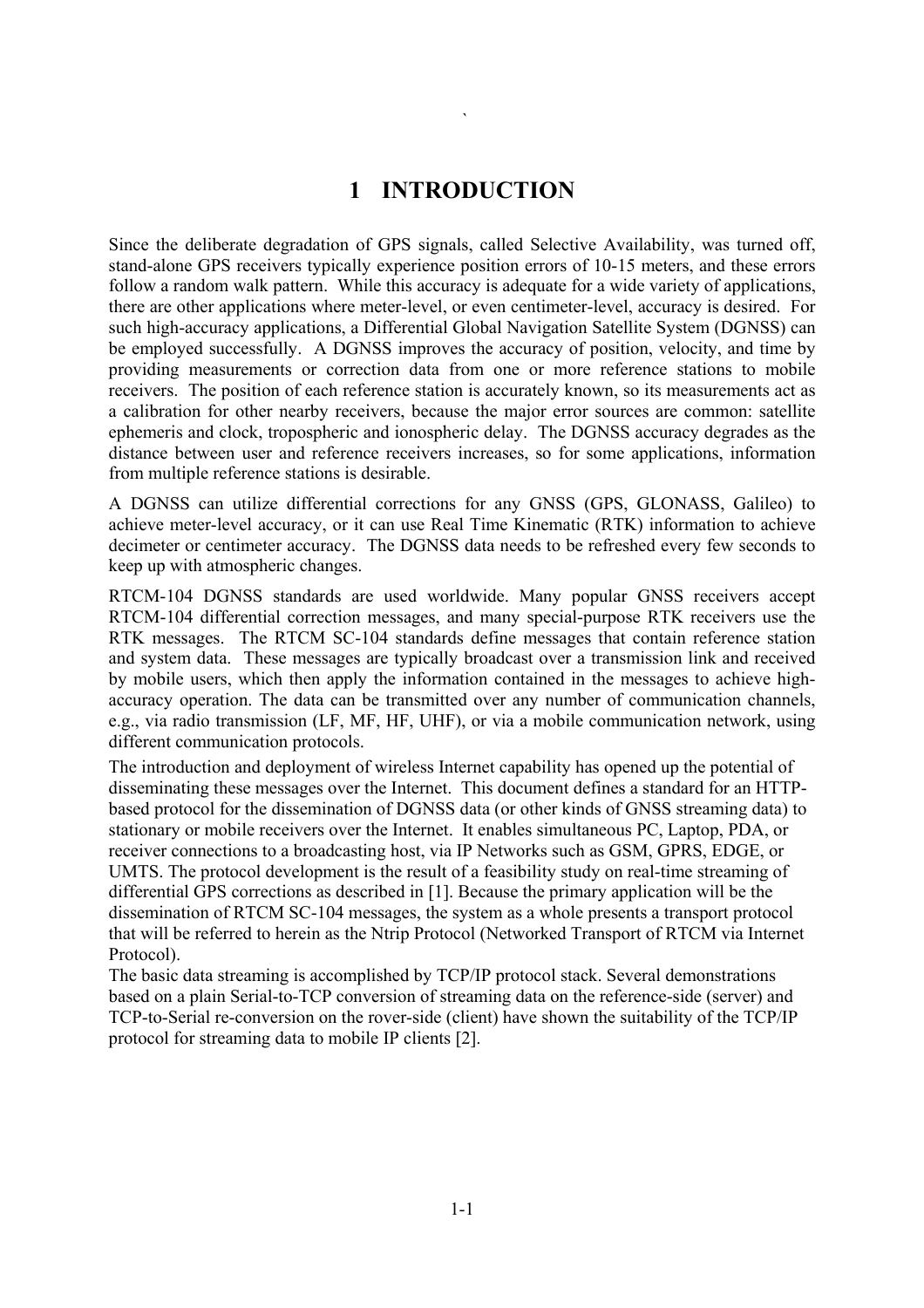# **2 SYSTEM CONCEPT**

The Hypertext Transfer Protocol (HTTP) is designed as an application-level protocol for distributed collaborative hypermedia information systems, but it can also be used for linear streaming media. HTTP is primarily used for bulk traffic, where each object has a clearly defined beginning and end. Although widely used for IP streaming applications, which include the RTCM application, it is not designed for such uses. The basic unit of HTTP communication, consisting of a structured sequence of octets matching the syntax, is defined in the protocol and transmitted via a TCP/IP connection. Client and server must understand HTTP request messages, and must answer with adequate HTTP respond messages.

Ntrip, which uses HTTP, is implemented in three programs: NtripClient, NtripServer and NtripCaster, where the NtripCaster is the real HTTP (splitter-) server. NtripClient and NtripServer act as HTTP client programs.

In its message format and status code, the NtripClient-NtripCaster communication is based on HTTP 1.1 communication [3], where Ntrip uses only non-persistent connections. The NtripServer-NtripCaster communication deliberately deviates from HTTP by a new message format, which is called "SOURCE", and a new status-code, which is called "ERROR - Bad Password".

A loss of the TCP connection between communicating system-components (NtripClient-NtripCaster, NtripServer-NtripCaster) will be automatically recognized by the TCP-sockets. This effect can be used to trigger software events such as an automated reconnection.

This Ntrip system (see Figure 1) consists of the following elements:

- NtripSources, which generate data streams at a specific location,
- NtripServers, which transfer the data streams from a source to the NtripCaster,
- NtripCaster, the major system component, and

the contract of the contract of the contract of the contract of the contract of the contract of the contract of

• NtripClients, which finally access data streams of desired NtripSources on the NtripCaster.



**Figure 1. Ntrip Streaming System**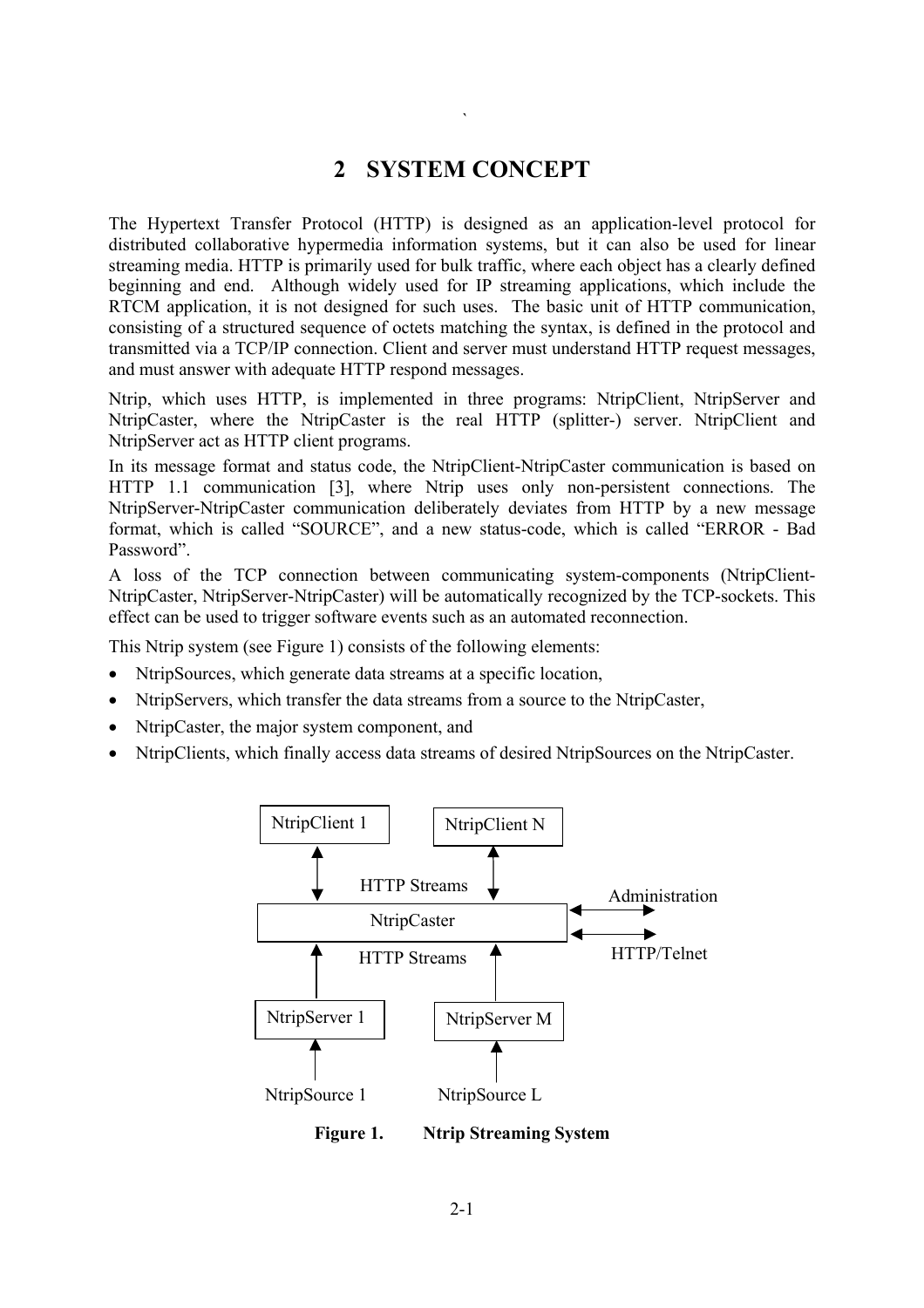NtripServers define a source ID called "mountpoint" for every streamed NtripSource. Several NtripClients can access the data of desired NtripSources at the same time by requesting a source by its mountpoint on the NtripCaster. If implemented in the NtripCaster program, authorized personnel may remotely control the NtripCaster via a password-protected Telnet session, or receive status information via a password-protected HTTP session using an Internet Browser.

the contract of the contract of the contract of the contract of the contract of the contract of the contract of

An administrator running an NtripCaster is responsible for allowing new NtripServers to connect with new NtripSources. The administrator organizes all available NtripSources and defines all source IDs (mountpoints).

NtripClients must be able to choose an NtripSource by its mountpoint on the NtripCaster. Therefore a source-table is introduced into, and maintained on, the NtripCaster. Each record of this source-table contains parameters describing attributes of a data stream, a network of data streams, or an NtripCaster. Stream attributes (identifier, coordinates, format, nav-system, mountpoint, etc.) are defined at the NtripServer side for each NtripSource.

If an NtripClient sends an invalid or no mountpoint (no or not up-to-date source-table available for the client), the NtripCaster will upload an up-to-date source-table as an HTTP object instead of a GNSS data stream. Afterwards the NtripClient has the up-to-date source-table available and can connect to a GNSS data stream on the NtripCaster.

The Ntrip system depends on direct communication between the responsible administrators of NtripCasters and NtripServers (e.g. via email). They must specify the parameters characterizing an NtripSource/mountpoint in the source-table.

The RTCM SC-104 Committee is aware that the use of HTTP for Ntrip as described in this document differs from the HTTP standard. The protocol described here utilizes a pragmatic approach that incorporates IP streaming, similar to techniques employed by internet radio and video conferencing. The intended constituency for the RTCM information is the wireless mobile user community, which doesn't use proxy servers. While the protocol described here works with many proxy servers, their use should be avoided whenever possible.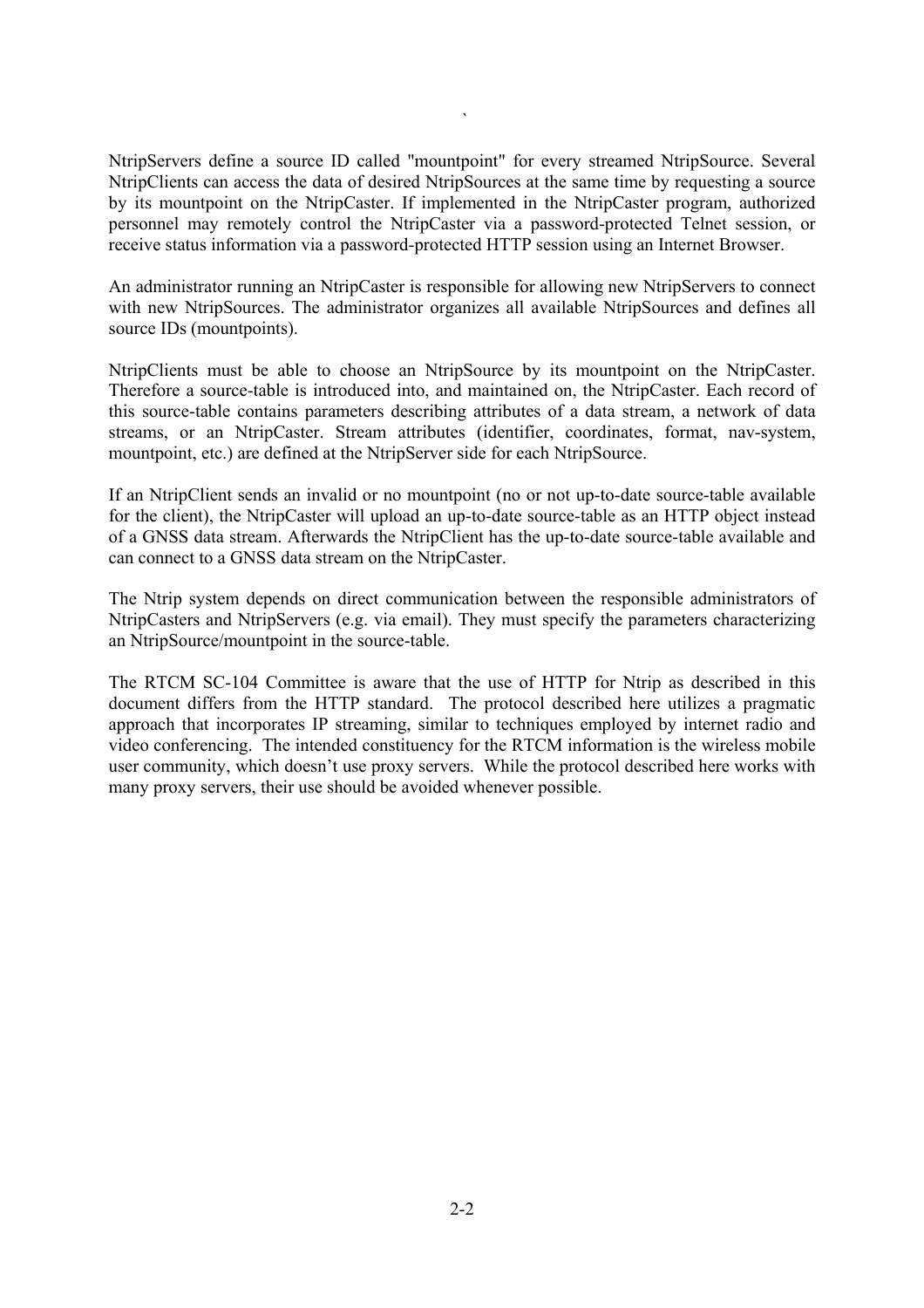# **3 SYSTEM ELEMENTS**

### 3.1 GENERAL

the contract of the contract of the contract of the contract of the contract of the contract of the contract of

A DGNSS reference station in its simplest configuration consists of a GNSS receiver, located at a well-surveyed position. Because this stationary-operated GNSS receiver knows where the satellites are located in space at any point in time, as well as its own exact position, the receiver can compute theoretical distance and signal travel times between itself and each satellite. When these theoretical values are compared to real observations, differences represent errors in the received signals. RTCM corrections are derived from these differences. Making these corrections available in real-time for mobile users is the major purpose of the Ntrip system elements, although Ntrip may be used as well for transporting other types of GNSS streaming data (such as RTK) over its system elements NtripServer, NtripCaster, and NtripClient.

### 3.2 NTRIPSOURCE

The NtripSources provide continuous GNSS data (e.g. RTCM-104 corrections) as streaming data. A single source represents GNSS data referring to a specific location. Source description parameters as compiled in the source-table specify the format in use (e.g. RTCM 2.0, RTCM 2.1, Raw), the recognized navigation system (e.g. GPS, GPS+GLONASS), location coordinates and other information.

*Note: Every single NtripSource needs a unique mountpoint on an NtripCaster.*

### 3.3 NTRIPSERVER

The NtripServer is used to transfer GNSS data of an NtripSource to the NtripCaster. Before transmitting GNSS data to the NtripCaster using the TCP/IP connection, the NtripServer sends an assignment of the mountpoint.

Server passwords and mountpoints must be defined by the administrator of the NtripCaster and handed over to the administrators of the participating NtripServers. An NtripServer in its simplest setup is a computer program running on a PC that sends correction data of an NtripSource (e.g. as received via the serial communication port from a GNSS receiver) to the NtripCaster.

The Ntrip protocol may be used for the transport of RTCM data of a virtual reference station following the so-called VRS concept. Based on data from a number of reference stations, RTCM corrections are derived for a virtual point at the users approximate position. Data for this virtual reference station represent a single NtripSource that can be transmitted by an NtripServer.

### 3.4 NTRIPCASTER

The NtripCaster is basically an HTTP server supporting a subset of HTTP request/response messages and adjusted to low-bandwidth streaming data (from 50 up to 500 Bytes/sec per stream). The NtripCaster accepts request-messages on a single port from either the NtripServer or the NtripClient. Depending on these messages, the NtripCaster decides whether there is streaming data to receive or to send.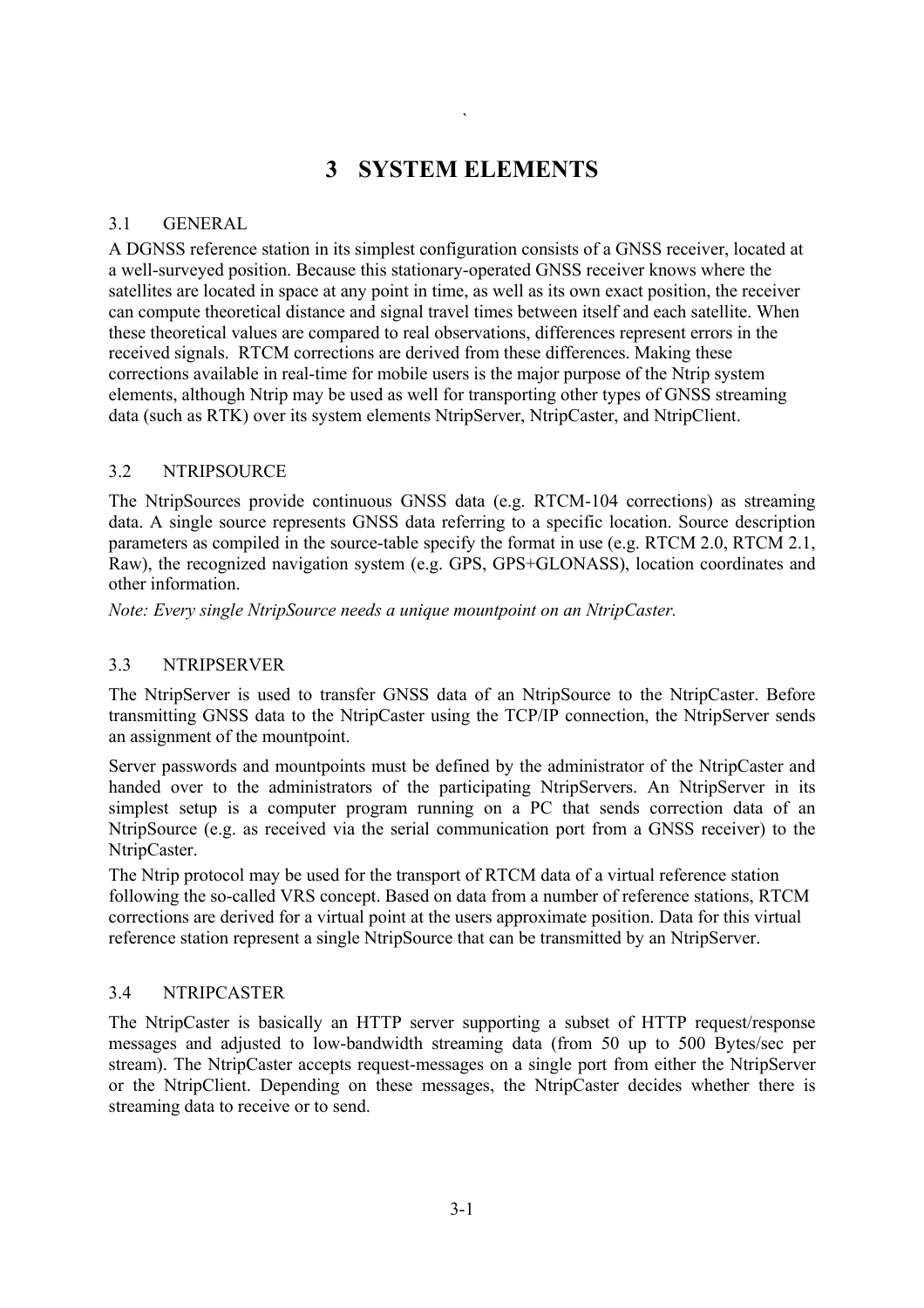An NtripServer could be a part of the NtripCaster program. If so, only the capability of receiving NtripClient messages has to be implemented into the combined NtripCaster/NtripServer. Built-in HTTP-based remote administration capability is an optional function.

#### 3.5 NTRIPCLIENT

the contract of the contract of the contract of the contract of the contract of the contract of the contract of

An NtripClient will be accepted by and receive data from an NtripCaster, if the NtripClient sends the correct request message (TCP connection to the specified NtripCaster IP and listening Port). With respect to the message format and status code, the NtripClient-NtripCaster communication is fully compatible to HTTP 1.1, but Ntrip uses only non-persistent connections.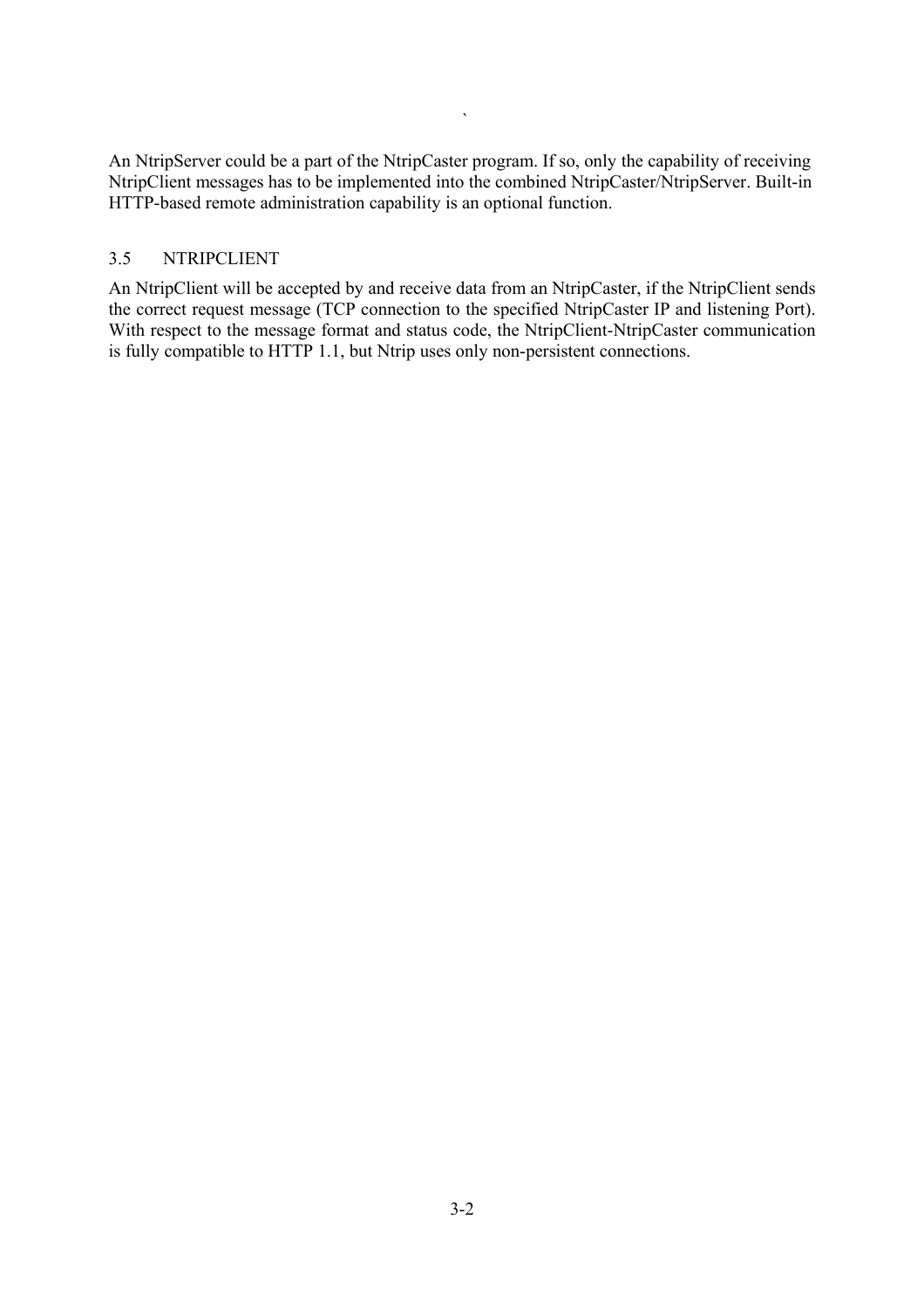# **4 SERVER COMMUNICATION**

the contract of the contract of the contract of the contract of the contract of the contract of the contract of

The NtripServer-NtripCaster communication extends HTTP by the additional message format "SOURCE" and the additional status-code "ERROR - Bad Password". The password is not protected and therefore is based, as in the HTTP Basic Access Authentications scheme, on the assumption that the connection between the client and the server can be regarded as a trusted carrier.

The NtripServer must connect to the NtripCaster using the IP and specified listening port of the NtripCaster. This means that the NtripCaster must be "up and running" before any source can connect. Before transmitting GNSS data to the NtripCaster using the TCP/IP connection, the NtripServer must send an Ntrip server message in order to get access and to specify a mountpoint. The Ntrip server message is shown in Figure 2.

….<br>……

…<br>……

…..

(See official RTCM documentation available from http://www.rtcm.org/orderinfo.php for further details.)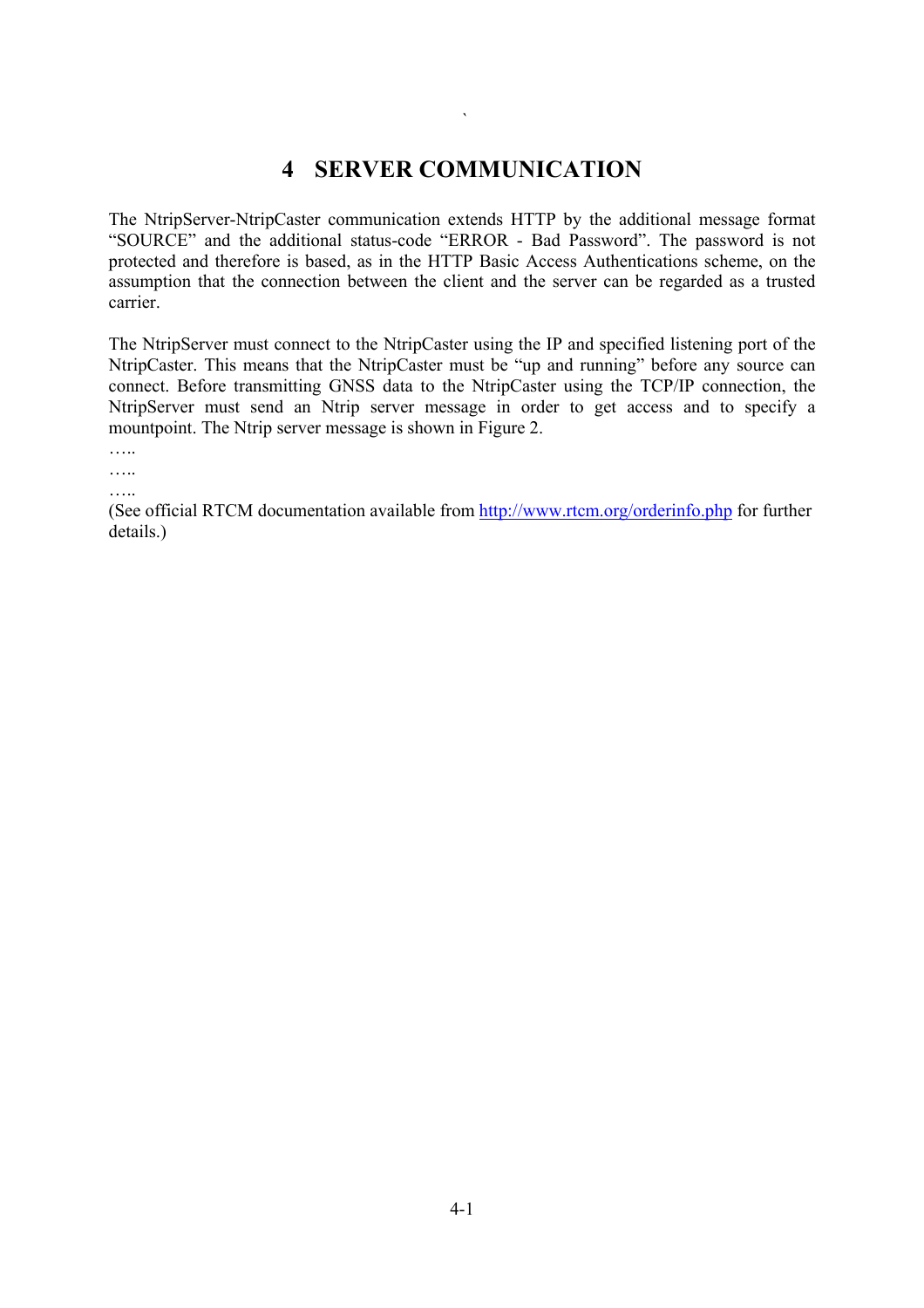# **5 CLIENT COMMUNICATION**

### 5.1 GENERAL

the contract of the contract of the contract of the contract of the contract of the contract of the contract of

A client's request is designed as an HTTP message similar to the server message shown in Figure 2. Each client only needs to know the mountpoint of the desired data stream. The message for requesting a data stream is defined in Figure 3. The User-Agent request-header field must begin with the string NTRIP.

…..

…<br>…… …..

(See official RTCM documentation available from http://www.rtcm.org/orderinfo.php for further details.)

Via the information from the source-table, as maintained by the NtripCaster, NtripClients are enabled to choose the desired NtripSource/mountpoint from all available NtripSources/ mountpoints. An NtripClient can either store a source-table in memory (e.g. hard disk), or request a new source-table before requesting an NtripSource. The desired NtripSource can be chosen manually (e.g. based on identifier, nav-system, and format information) or by software (e.g. based on position, format, and nav-system information).

Requesting unavailable mountpoints (out-of-date source-table) will automatically result in the caster replying with an up-to-date source-table. Therefore, mountpoints, as a synonym for a specific NtripSource, must be unique on an NtripCaster. Using a four-character-ID followed by an integer value (e.g. BUCU0 for Bucharest) as mountpoint parameter is recommended.

An example for handling client messages in C programming language is given in Appendix C. This simple Linux/UNIX NtripClient program reads data from an NtripCaster and writes on standard output for further redirection of data to a file or COM-port.

### 5.2 BASIC AUTHENTICATION SCHEME

For billing purposes, the NtripSources/mountpoints can be password-protected on an NtripCaster. In this protected case the HTTP communication differs from the non-protected case.

Example:

…..

…..

…… (See official RTCM documentation available from http://www.rtcm.org/orderinfo.php for further details.)

The client password is different from the server password. The client password is coded like the HTTP Basic Authentication Scheme [4] and allows the client access to protected content. The "basic" authentication scheme is based on the model that the user agent must authenticate with a user-ID and a password for each realm (here mountpoint). The realm value should be considered as an opaque string that can only be compared for equality with other realms on that server. The server will authorize the request only if it can validate the user-ID and password for the protected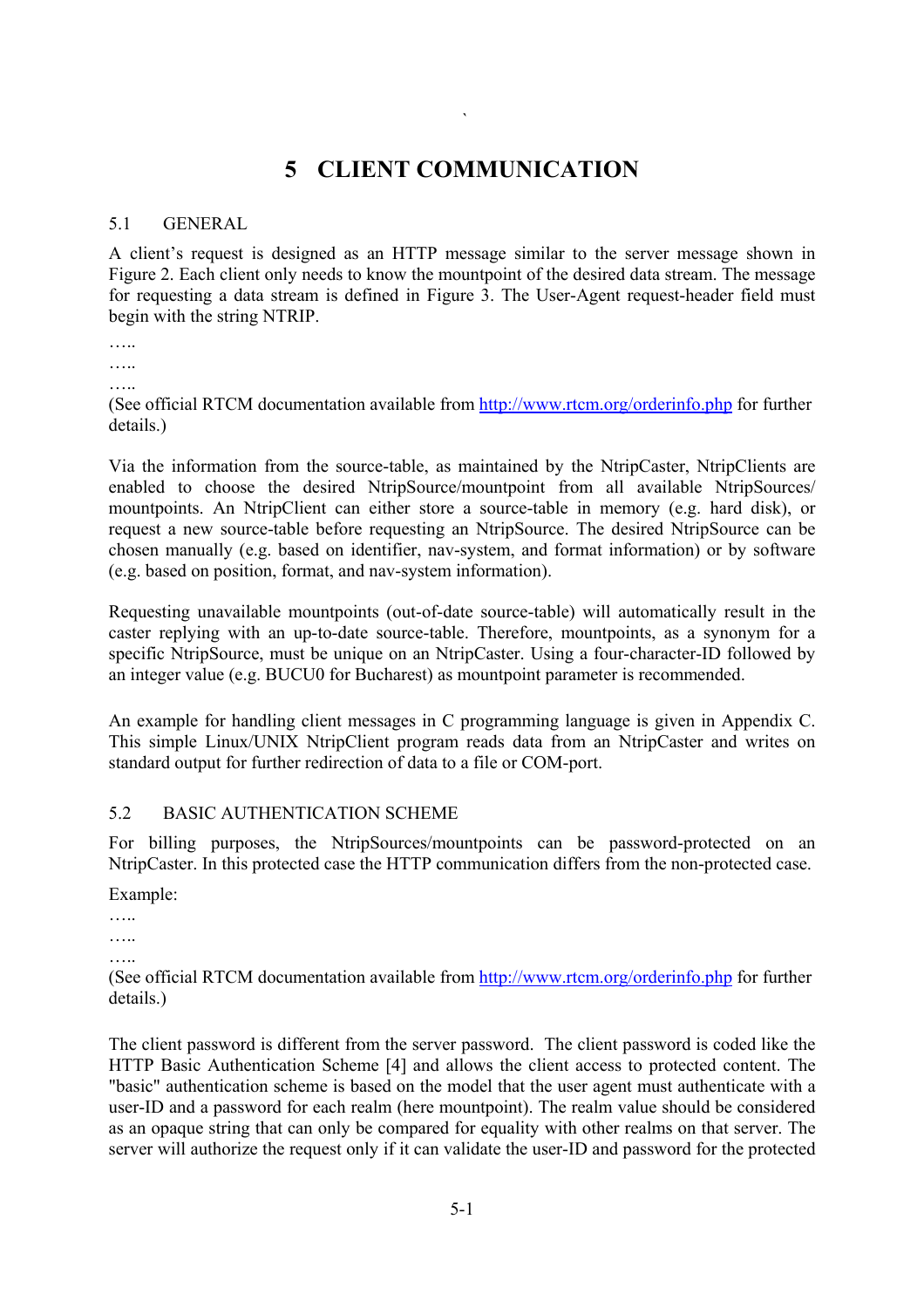space of the requested mountpoint. There are no optional authentication parameters. To receive authorization, the client sends the user-ID and password, separated by a single colon (":") character and within a "base64" [5] encoded string in the credentials. If the user agent wishes to send the user-ID "Aladdin" and password "open sesame", it would use the following header field:

….. …<br>……

…..

(See official RTCM documentation available from http://www.rtcm.org/orderinfo.php for further details.)

### 5.3 DIGEST AUTHENTICATION SCHEME

the contract of the contract of the contract of the contract of the contract of the contract of the contract of

For applications that require more security with user authentication, the Digest Access Authentication for HTTP specified in RFC 2617 [6] can be used as an alternative.

Like Basic, Digest access authentication verifies that both communicating parties know a shared secret (a password). Unlike Basic, this verification can be done without sending the password in the clear, which is Basic's biggest weakness.

Like Basic Access Authentication, the Digest scheme is based on a simple challenge-response paradigm. The Digest scheme challenges using a nonce value. A valid response contains a checksum (for Ntrip the MD5 [7] checksum is compulsory) of the username, the password, the given nonce value, the HTTP method, and the requested URI. Thus, the password is never sent in the clear.

The Digest Access Authentication scheme is conceptually similar to the Basic scheme. The format of the modified WWW-Authenticate header line and the Authorization header line are specified in RFC 2617. [6]

### 5.4 NMEA REQUEST MESSAGES

For some network-dependent applications it is necessary to send the position of the NtripClient to the NtripCaster. That position could be used by the NtripCaster to provide a data stream for a Virtual Reference Station (VRS) or to determine the best data stream to broadcast. Ntrip allows clients to send NMEA strings after the HTTP request for a data stream.

If the <nmea> parameter is set to "1" (see Source-table section), the NtripCaster must receive at least one NMEA GGA string to prepare the data and start sending. The NtripClient is allowed to send more than one NMEA GGA string or NMEA strings of other type than GGA at any time.

The following is an example of a request to a source-table named "vrs bayern" to get a data stream generated for a virtual reference station with the coordinates of the NMEA string:

…..

…..

(See official RTCM documentation available from http://www.rtcm.org/orderinfo.php for further details.)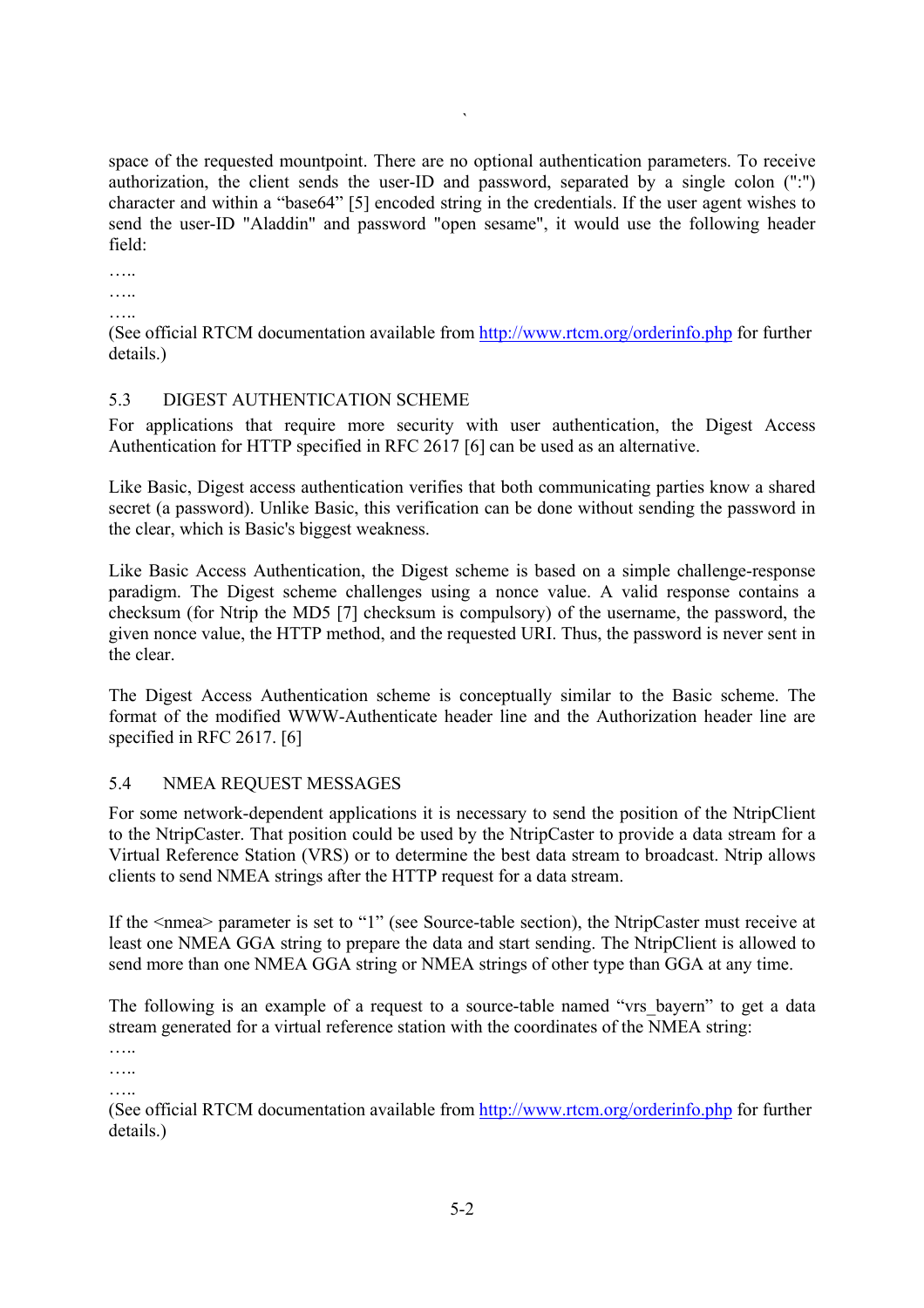Note that sending an NMEA string containing latitude and longitude information allows an NtripCaster to track the NtripClient's position. The operator of an NtripCaster may wish to consider informing clients about this potential privacy problem.

the contract of the contract of the contract of the contract of the contract of the contract of the contract of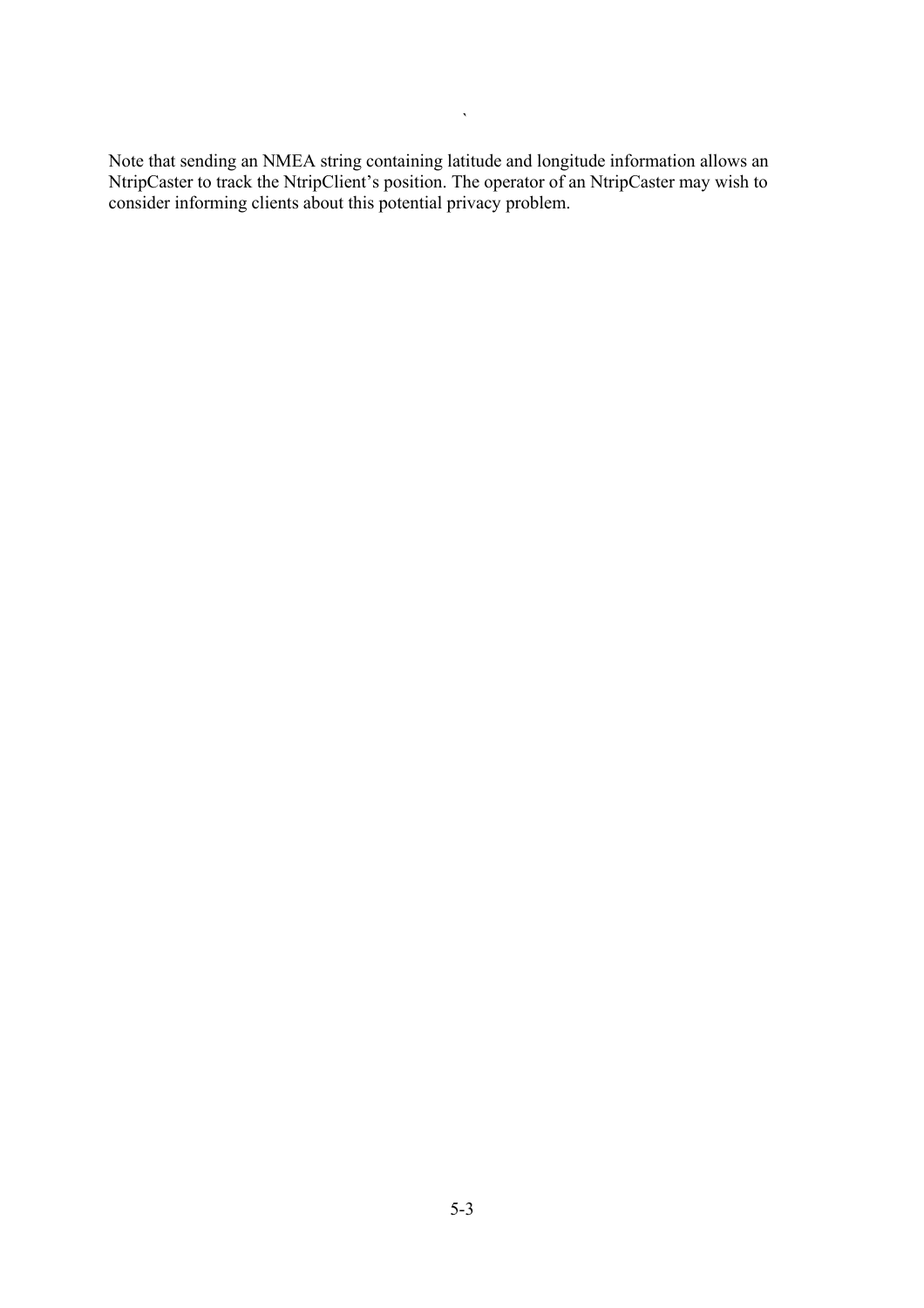# **6 SOURCE-TABLE**

The NtripCaster maintains a source-table containing information on available NtripSources, networks of NtripSources, and NtripCasters, to be sent to an NtripClient on request. Note that to request a source-table from the NtripCaster, the NtripClient uses the client message (see Fig. 3) while leaving out the mountpoint parameter.

Source-table records are dedicated to one of the following:

- a) Data STReams (record type STR),
- b) CASters (record type CAS), or
- c) NETworks of data streams (record type NET).

the contract of the contract of the contract of the contract of the contract of the contract of the contract of

This structure is expandable by introducing new record types when necessary. Older NtripClient versions might ignore newly introduced record types. All NtripClients must be able to decode record type STR. Decoding types CAS and NET is an optional feature.

All data fields in the source-table records are separated using the semicolon character ";" as a field delimiter. In case the semicolon character becomes part of the content of a data field, it must be quoted: ";". The number of data fields in the source-table records is not fixed. Introducing additional data fields is allowed. The last data field always contains "Miscellaneous" information.

The source-table is initiated by the HTTP/1.1 header fields

Server: <NtripCasterIdentifier>/<NtripVersion><CR><LF> Content-Type: text/plain<CR><LF> Content-Length: <Content-Length><CR><LF>  $<$ CR $>$  $<$ LF $>$ 

followed by the actual source-table records. The "Server:" record contains

- Before the slash: an NtripCaster identifier to be defined by the NtripCaster operator (see parameter #4 in Table 2)
- After the slash: an Ntrip version number (e.g. NtripV1.0 or 1.0) in order to allow an NtripClient to understand which version of Ntrip is supported by a particular NtripCaster.

The content-length indicates the size of the source-table records (decimal number of octets, e.g. "Content-Length: 243").

The end of the source-table is notified by the string: ENDSOURCETABLE

#### **Table 1: Format and Contents of Source-Table Records Describing a Data Stream**

| # | <b>Record Parameter Meaning</b> |                                                                   | Format               | <b>Examples</b>                     |
|---|---------------------------------|-------------------------------------------------------------------|----------------------|-------------------------------------|
|   | $<$ type $>$ = STR              | The following parameters of this<br>record describe a data stream | 3 Characters         | STR (the only<br>acceptable string) |
|   | $\leq$ mountpoint $\geq$        | Caster mountpoint                                                 | Characters, 100 max. | LEIJ0<br>LEIJ1<br>WTZJ0             |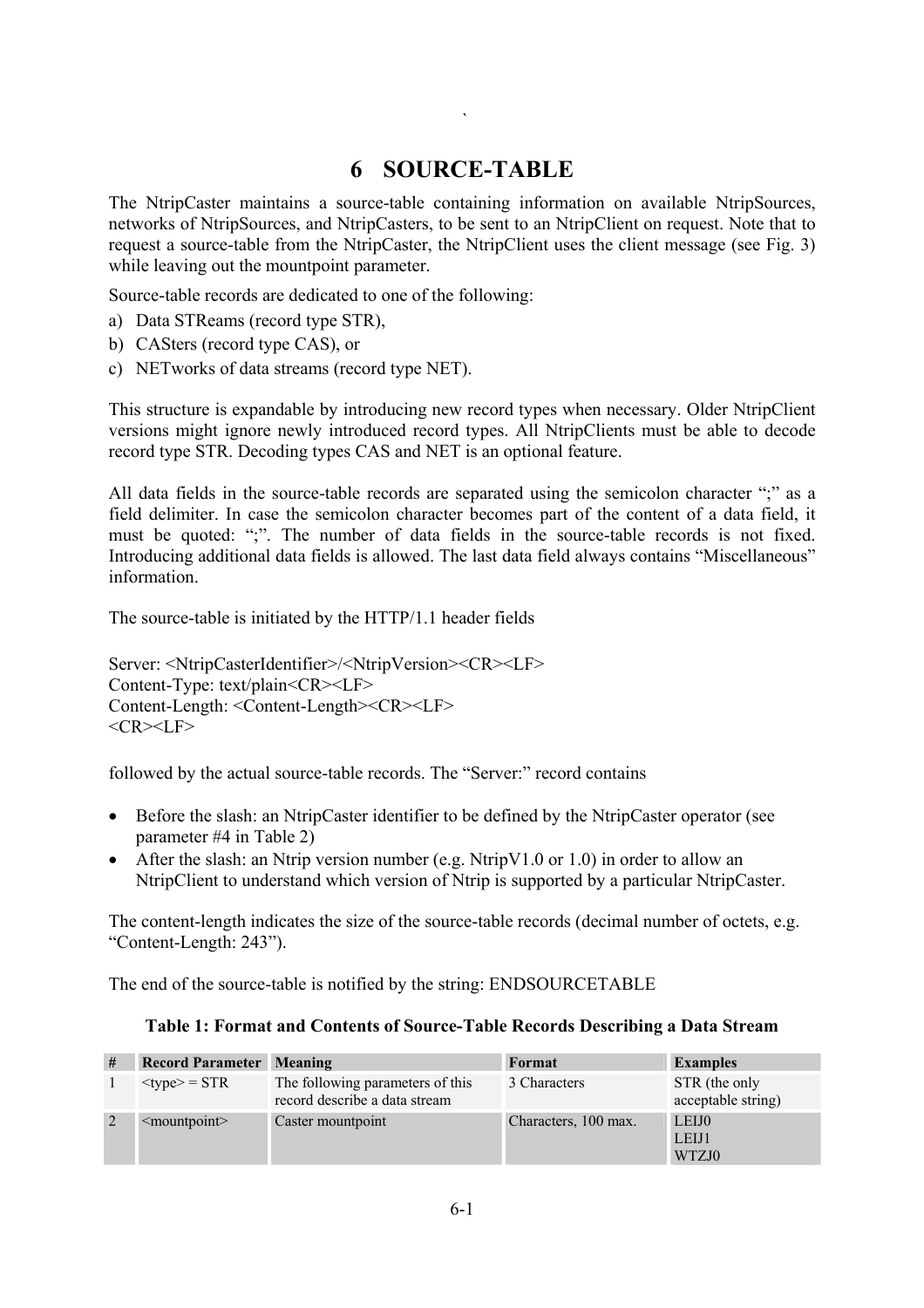| $\#$           | <b>Record Parameter Meaning</b>   |                                                                                                                                                                                                                                                                  | Format                                                      | <b>Examples</b>                                                                                                                                      |
|----------------|-----------------------------------|------------------------------------------------------------------------------------------------------------------------------------------------------------------------------------------------------------------------------------------------------------------|-------------------------------------------------------------|------------------------------------------------------------------------------------------------------------------------------------------------------|
| 3              | <identifier></identifier>         | Source identifier, e.g. name of city<br>next to source location                                                                                                                                                                                                  | Characters, undefined<br>length                             | Frankfurt                                                                                                                                            |
| $\overline{4}$ | <format></format>                 | Data format<br>RTCM, RAW, etc.                                                                                                                                                                                                                                   | Characters, undefined<br>length                             | RTCM <sub>2</sub><br>RTCM 2.0<br>RTCM 2.1<br>RTCM 2.3<br>RTCM <sub>3</sub><br><b>RTCM SAPOS</b><br><b>CMR</b><br>$CMR+$<br><b>RAW</b><br><b>RTCA</b> |
| 5              | <format-details></format-details> | E.g. RTCM message types or<br>RAW data format etc., update<br>periods in parenthesis in seconds                                                                                                                                                                  | Characters, undefined<br>length                             | 1(1), 2(1), 3(30)<br>MBEN(1)<br>LB <sub>2</sub>                                                                                                      |
| 6              | <carrier></carrier>               | Data stream contains carrier phase<br>information<br>$0 = No$ (e.g. for DGPS)<br>$1 = Yes, L1 (e.g. for RTK)$<br>$2 = Yes, L1&L2$ (e.g. for RTK)                                                                                                                 | Integer                                                     | $\boldsymbol{0}$<br>$\mathbf{1}$<br>$\overline{c}$                                                                                                   |
| 7              | <nav-system></nav-system>         | Navigation system(s)                                                                                                                                                                                                                                             | Characters, undefined<br>length                             | <b>GPS</b><br>GPS+GLONASS<br>GPS+EGNOS                                                                                                               |
| 8              | <network></network>               | Network                                                                                                                                                                                                                                                          | Characters, undefined<br>length                             | <b>EUREF</b><br><b>IGS</b><br><b>IGLOS</b><br><b>SAPOS</b><br><b>GREF</b><br>Misc                                                                    |
| 9              | <country></country>               | Three character country code in ISO 3 Characters<br>3166                                                                                                                                                                                                         |                                                             | <b>DEU</b><br><b>ITA</b><br><b>ESP</b>                                                                                                               |
| 10             | <latitude></latitude>             | Position, latitude, north<br>(approximate position in case of<br>$nmea = 1$                                                                                                                                                                                      | Floating point number,<br>two digits after decimal<br>point | 40.12<br>$-12.14$                                                                                                                                    |
| 11             | <longitude></longitude>           | Position, longitude, east<br>(approximate position in case of<br>$n$ mea = 1)                                                                                                                                                                                    | Floating point number,<br>two digits after decimal<br>point | 10.12<br>357.85                                                                                                                                      |
| 12             | $\le$ nmea $>$                    | Necessity for Client to send NMEA<br>message with approximate position<br>to Caster<br>$0 =$ Client must not send NMEA<br>message with approximate<br>position to Caster<br>$1 =$ Client must send NMEA<br>GGA message with<br>approximate position to<br>Caster | Integer                                                     | $\boldsymbol{0}$<br>1                                                                                                                                |
| 13             | <solution></solution>             | Stream generated from single<br>reference station or from networked<br>reference stations<br>$0 =$ Single base<br>$1 =$ Network                                                                                                                                  | Integer                                                     | $\boldsymbol{0}$<br>1                                                                                                                                |

**Table 1: Format and Contents of Source-Table Records Describing a Data Stream** 

the contract of the contract of the contract of the contract of the contract of the contract of the contract of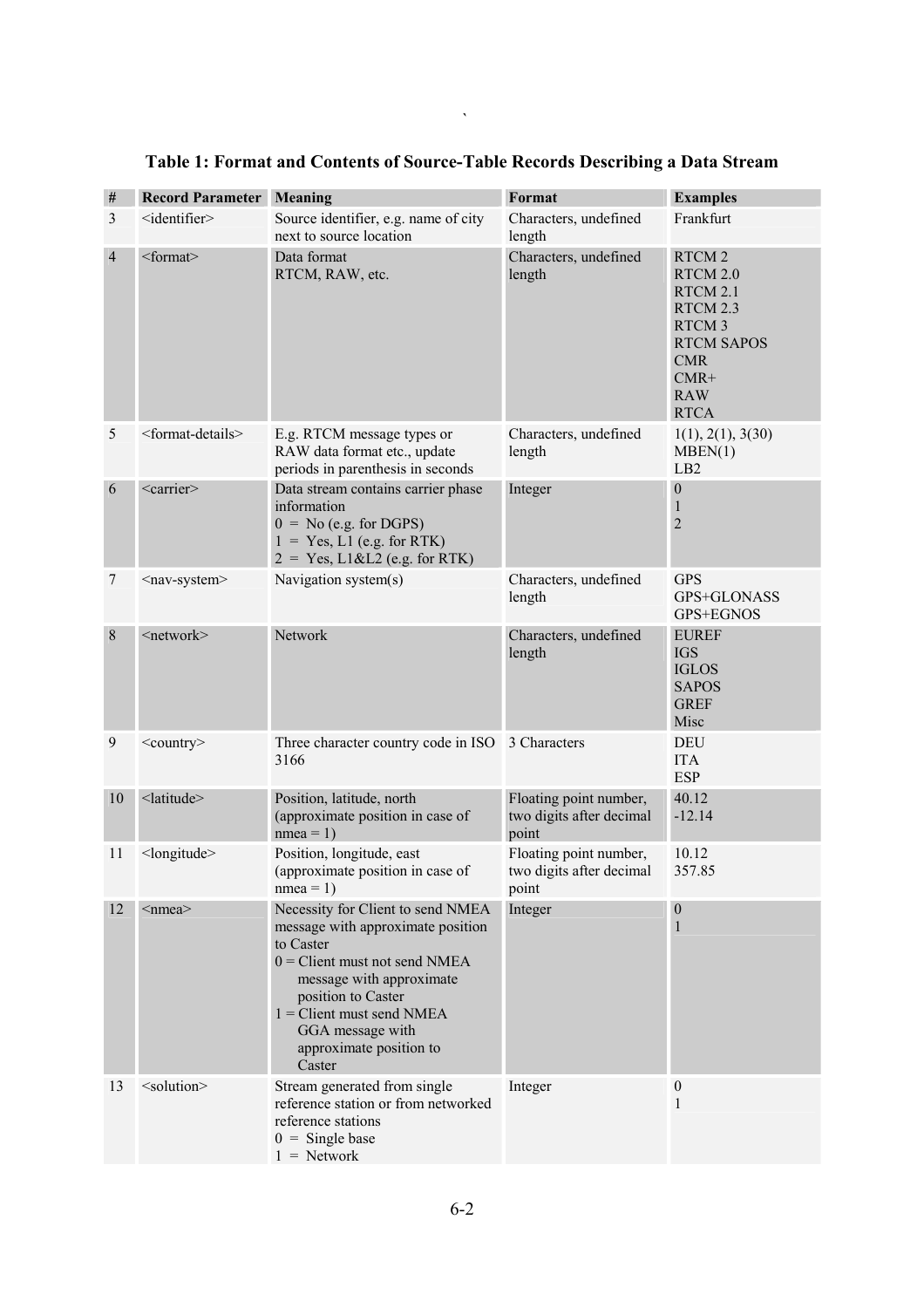| #  | <b>Record Parameter Meaning</b>   |                                                                                                      | Format                          | <b>Examples</b>                      |
|----|-----------------------------------|------------------------------------------------------------------------------------------------------|---------------------------------|--------------------------------------|
| 14 | <generator></generator>           | Hard- or software generating data<br>stream                                                          | Characters, undefined<br>length | <b>JPS</b> Legacy E<br><b>GPSNet</b> |
| 15 | <compr-encryp></compr-encryp>     | Compression/Encryption algorithm<br>applied                                                          | Characters, undefined<br>length | none                                 |
| 16 | <authentication></authentication> | Access protection for this particular<br>data stream<br>$N = None$<br>$B = Basic$<br>$D = Digest$    | 1 Character                     | N<br>B<br>D                          |
| 17 | $<$ fee $>$                       | User fee for receiving this particular<br>data stream<br>$N = No$ user fee<br>$Y =$ Usage is charged | 1 Character                     | N<br>Y                               |
| 18 | <br>bitrate>                      | Bit rate of data stream, bits per<br>second                                                          | Integer                         | 500<br>5000                          |
|    |                                   |                                                                                                      |                                 |                                      |
|    |                                   |                                                                                                      |                                 |                                      |
| n  | $<$ misc $>$                      | Miscellaneous information, last data<br>field in record                                              | Characters, undefined<br>length | none<br>Demo                         |

**Table 1: Format and Contents of Source-Table Records Describing a Data Stream** 

the contract of the contract of the contract of the contract of the contract of the contract of the contract of

### **Table 2: Format and Contents of Source-Table Records Describing a Caster**

| $\#$ | Source-table<br><b>Element</b> | <b>Meaning</b>                                                                                                                                                                                                                                                                                                 | Format                          | <b>Examples</b>                        |
|------|--------------------------------|----------------------------------------------------------------------------------------------------------------------------------------------------------------------------------------------------------------------------------------------------------------------------------------------------------------|---------------------------------|----------------------------------------|
| 1    | $<$ type $>$ = CAS             | The following parameters of this<br>record describe a Caster                                                                                                                                                                                                                                                   | 3 Characters                    | CAS (the only<br>acceptable string)    |
| 2    | $<$ host $>$                   | Caster Internet host domain name or IP<br>address                                                                                                                                                                                                                                                              | Characters, 128 max.            | 141.74.243.11<br>euref-ip.ifag.de      |
| 3    | <port></port>                  | Port number                                                                                                                                                                                                                                                                                                    | Integer                         | 80<br>2101                             |
| 4    | <identifier></identifier>      | Caster identifier, e.g. name of provider                                                                                                                                                                                                                                                                       | Characters, undefined<br>length | NTRIP Caster/0.5.3<br>Trimble-iGate    |
| 5    | <operator></operator>          | Name of institution / agency / company<br>operating the Caster                                                                                                                                                                                                                                                 | Characters, undefined<br>length | <b>BKG</b><br>$Geo++$                  |
| 6    | $\le$ nmea $>$                 | Capability of Caster to receive NMEA<br>message with approximate position<br>from Client<br>$0 =$ Caster is not able to handle<br>incoming NMEA message<br>with approximate position<br>from Client<br>$1 =$ Caster is able to handle<br>incoming NMEA GGA<br>message with approximate<br>position from Client | Integer                         | $\boldsymbol{0}$                       |
|      | $<$ country>                   | Three character country code in ISO<br>3166                                                                                                                                                                                                                                                                    | 3 Characters                    | <b>DEU</b><br><b>ITA</b><br><b>ESP</b> |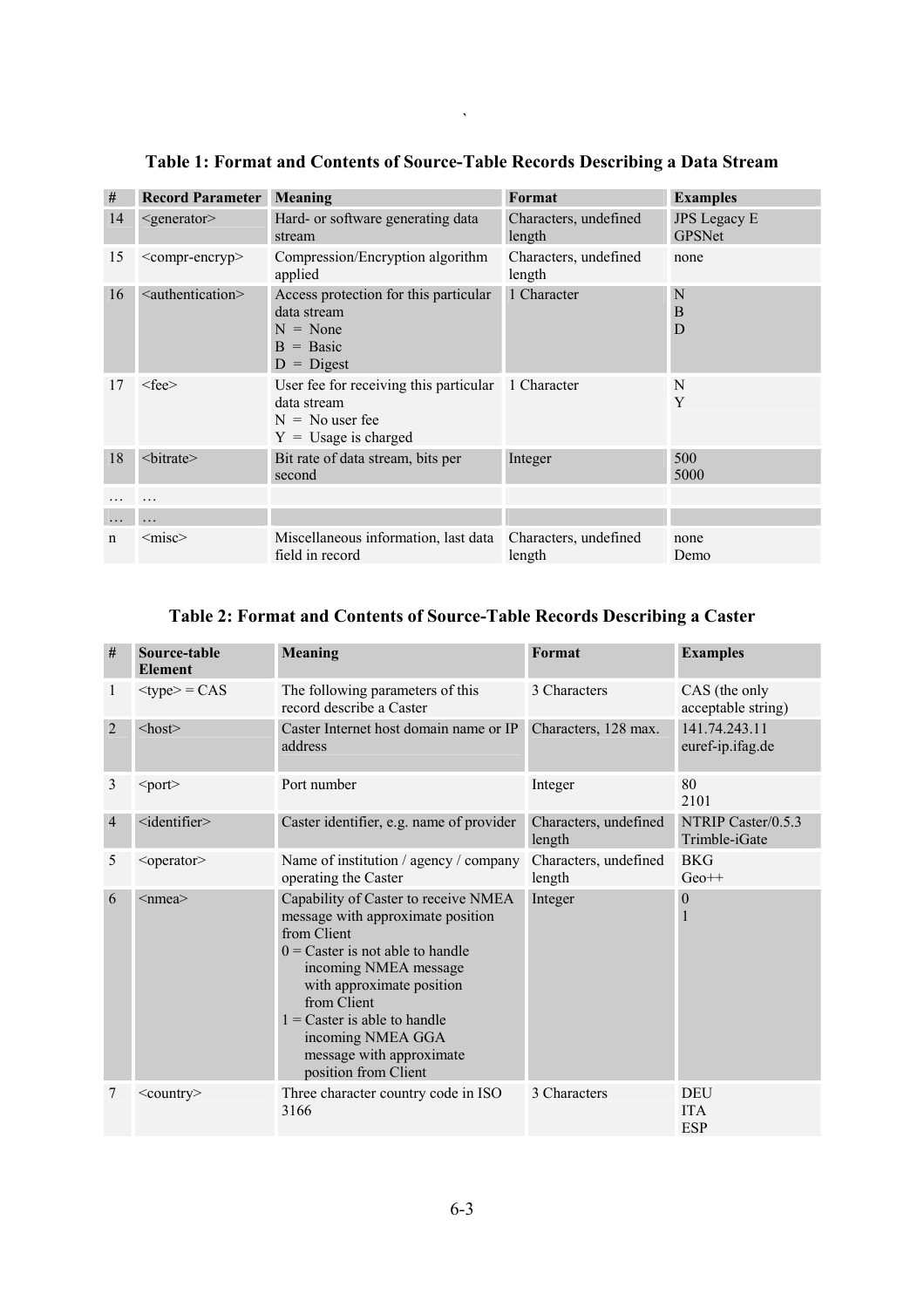| #        | Source-table<br><b>Element</b> | <b>Meaning</b>                                          | Format                                                            | <b>Examples</b>                            |
|----------|--------------------------------|---------------------------------------------------------|-------------------------------------------------------------------|--------------------------------------------|
| 8        | $\le$ latitude $\ge$           | Position, latitude, north                               | Floating point number,<br>two digits after<br>decimal point       | 40.12<br>$-12.14$                          |
| 9        | <longitude></longitude>        | Position, longitude, east                               | Floating point number, 10.12<br>two digits after<br>decimal point | 357.85                                     |
| 10       | <fallback host=""></fallback>  | Fallback Caster IP address<br>No Fallback: $0.0.0.0$    | Characters, 128 max.                                              | 213.20.169.236<br>caster.fgi.fi<br>0.0.0.0 |
| 11       | <fallback port=""></fallback>  | Fallback Caster port number<br>No Fallback: 0           | Integer                                                           | 80<br>2101<br>$\theta$                     |
| .        |                                |                                                         |                                                                   |                                            |
| $\ddots$ |                                |                                                         |                                                                   |                                            |
| n        | $\leq$ misc $\geq$             | Miscellaneous information, last data<br>field in record | Characters, undefined<br>length                                   | none                                       |

**Table 2: Format and Contents of Source-Table Records Describing a Caster** 

the contract of the contract of the contract of the contract of the contract of the contract of the contract of

### **Table 3: Format and Contents of Source-Table Records Describing a Network of Data Streams**

| $\#$           | Source-table<br><b>Element</b>    | <b>Meaning</b>                                                                                          | Format                          | <b>Examples</b>                                                                             |
|----------------|-----------------------------------|---------------------------------------------------------------------------------------------------------|---------------------------------|---------------------------------------------------------------------------------------------|
|                | $<$ type $>$ = NET                | The following parameters of this<br>record describe a network of data<br>streams                        | 3 Characters                    | NET (the only<br>acceptable string)                                                         |
| $\overline{2}$ | <identifier></identifier>         | Network identifier, e.g. name of a<br>network of GNSS permanent<br>reference stations                   | Characters, undefined<br>length | <b>EPN</b><br><b>IGLOS</b><br><b>GREF</b><br><b>SAPOS-THR</b>                               |
| 3              | <operator></operator>             | Name of institution / agency /<br>company operating the network                                         | Characters, undefined<br>length | <b>EUREF</b><br><b>IGS</b><br><b>TRIMBLE</b><br><b>ASCOS</b><br>$GEO++$<br><b>SAPOS-THR</b> |
| $\overline{4}$ | <authentication></authentication> | Access protection for data streams<br>of the network<br>$N = None$<br>$B = Basic$<br>$D = Digest$       | 1 Character                     | N<br>B<br>D<br>N,B                                                                          |
| 5              | $<$ fee $>$                       | User fee for receiving data streams<br>from this network<br>$N = No$ user fee<br>$Y =$ Usage is charged | 1 Character                     | N<br>Y<br>N, Y                                                                              |
| 6              | $\leq$ web-net $\geq$             | Web-address for network<br>information                                                                  | Characters, undefined<br>length | http://igs.ifag.de                                                                          |
|                | <web-str></web-str>               | Web-address for stream<br>information                                                                   | Characters, undefined<br>length | http://www.epncb.oma.be<br>none                                                             |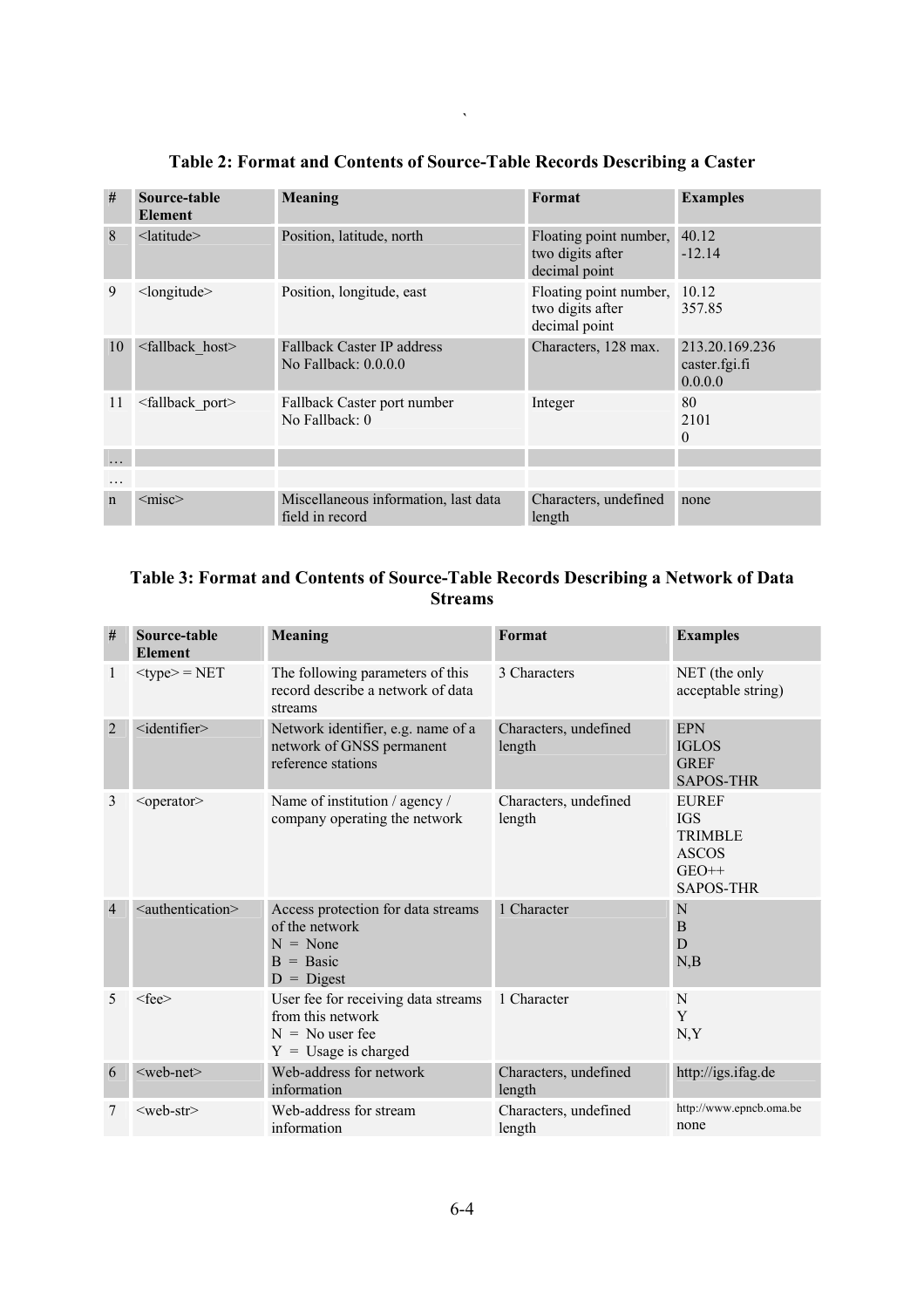| Table 3: Format and Contents of Source-Table Records Describing a Network of Data |
|-----------------------------------------------------------------------------------|
| <b>Streams</b>                                                                    |

 $\label{eq:1} \sum_{\mathbf{p} \in \mathcal{P}} \mathbb{E}_{\mathbf{p}} \left[ \mathbf{p} \right] \mathbf{p} \left( \mathbf{p} \right) = \mathbb{E}_{\mathbf{p}} \left[ \mathbf{p} \right]$ 

| #                   | Source-table<br><b>Element</b> | <b>Meaning</b>                                          | Format                          | <b>Examples</b>                                         |
|---------------------|--------------------------------|---------------------------------------------------------|---------------------------------|---------------------------------------------------------|
| 8                   | $<$ web-reg $>$                | Web address or mail address for<br>registration         | Characters, undefined<br>length | euref-ip $(\overline{a})$ ifag.de<br>http://igs.ifag.de |
| $\cdot \cdot \cdot$ |                                |                                                         |                                 |                                                         |
| .                   |                                |                                                         |                                 |                                                         |
| n                   | <misc></misc>                  | Miscellaneous information, last<br>data field in record | Characters, undefined<br>length | none                                                    |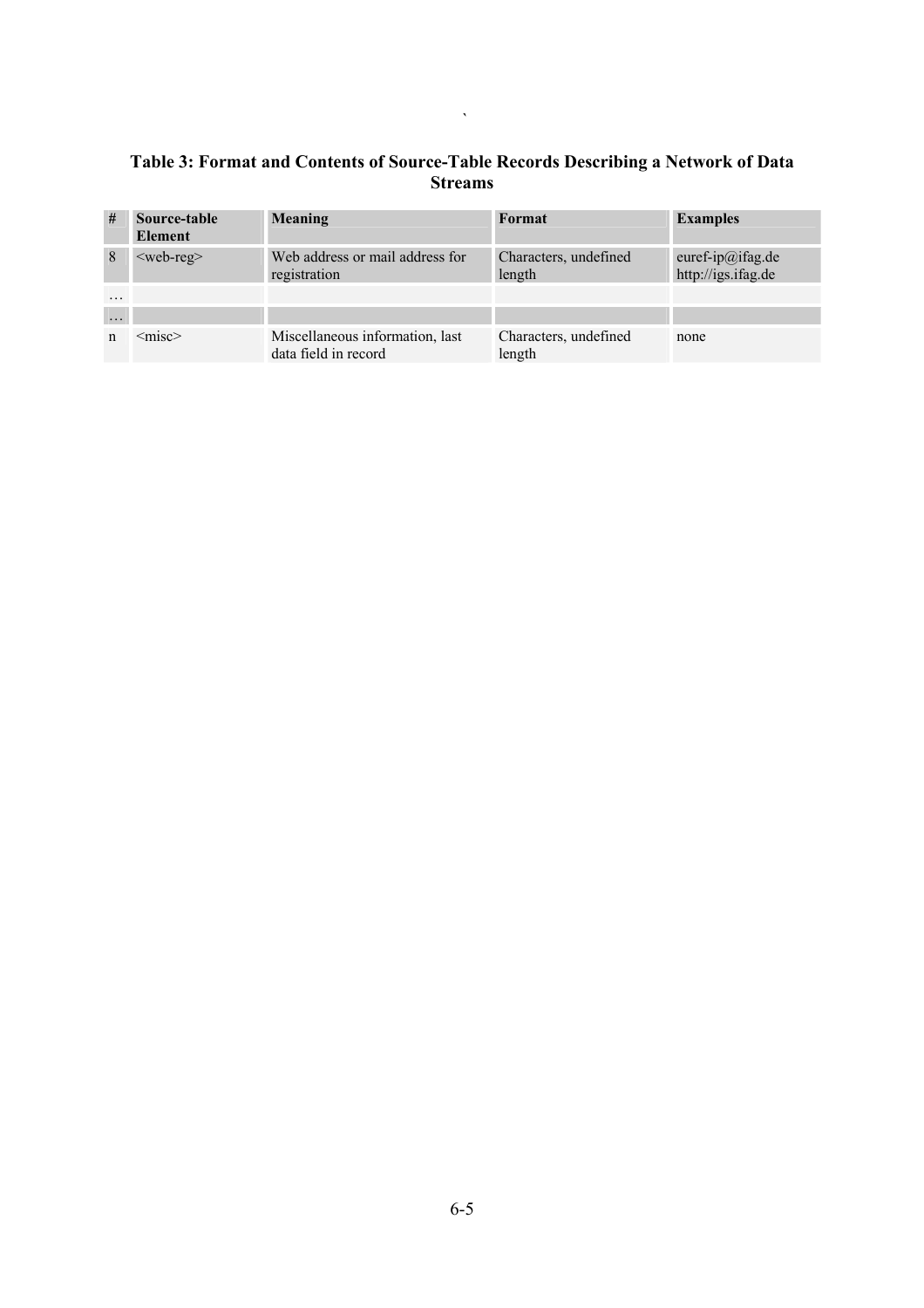### **7 REFERENCES**

- [1] Gebhard, H., and R. Kays: "*Real-Time Streaming of Differential GPS Corrections via Internet*", Feasibility Study, Informatik Centrum Dortmund, Germany, unpublished, March 2002
- [2] Weber, G.: "*Echtzeit-Übertragung von RTCM-Daten über Internet und Mobilfunk*"*,* Beitrag zum 57. DVW-Seminar "GPS 2002: Antennen, Höhenbestimmung und RTK Anwendungen", 16.-17. Sep 2002, Karlsruhe, Schriftenreihe Deutscher Verein für Vermessungswesen, Band 44, S. 107-116, Stuttgart, 2002
- [3] Fielding, R., Gettys, J., Mogul, J., Frystyk, H., Masinter, L., Leach, P., and T. Berners-Lee: "*Hypertext Transfer Protocol -- HTTP/1.1*", RFC 2616, 1999
- [4] Berners-Lee, T., Fielding, R., and H. Frystyk: "*Hypertext Transfer Protocol -- HTTP/1.0*"*,* RFC 1945, 1996
- [5] Freed, N., and N. Borenstein: "*Multipurpose Internet Mail Extensions (MIME) Part One: Format of Internet Message Bodies*", RFC 2045, 1996
- [6] Franks, J., Hallam-Baker, P., Hostetler, J., Lawrence, S., Leach, P., Luotonen, A., and L. Stewart: "*HTTP Authentication: Basic and Digest Access Authentication*", RFC 2617, 1999
- [7] Rivest, R., "*The MD5 Message-Digest Algorithm*", RFC 1321, 1992

the contract of the contract of the contract of the contract of the contract of the contract of the contract of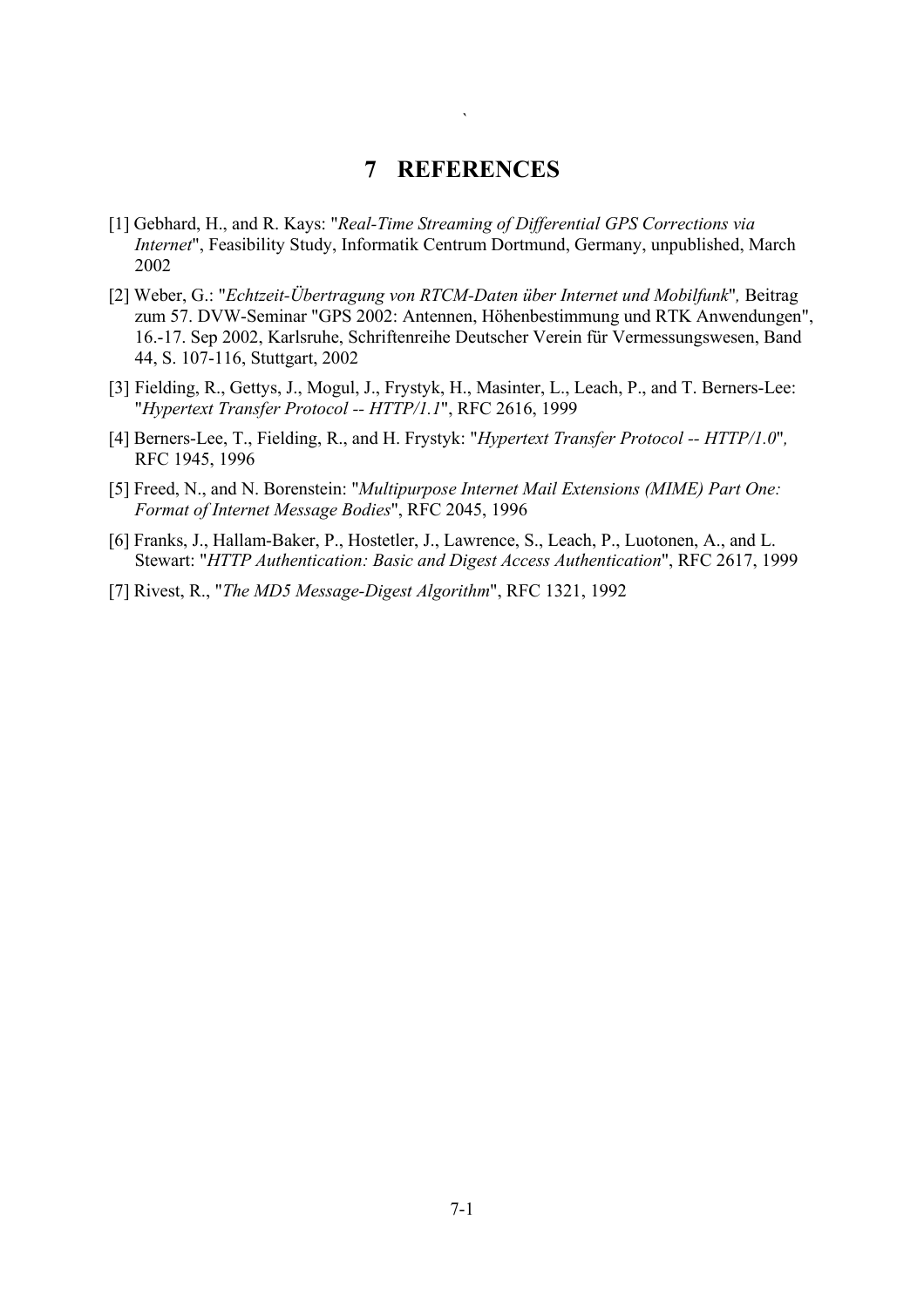### **APPENDIX A**

the contract of the contract of the contract of the contract of the contract of the contract of the contract of

### **EXAMPLE SOURCE-TABLE**

SOURCETABLE 200 OK Server : NTRIP Caster 1.5.5/1.0 Date : 23/Jan/2004:08:54:59 UTC

Content-Type: text/plain Content-Length: 6999<br>CAS;129.217.182.51;80;EUREF;BKG;0;DEU;51.5;7.5;http://igs.ifag.de/index\_ntrip\_cast.htm CAS;62.159.109.248;8080;Trimble GPSNet;Trimble Terrasat;1;DEU;48.03;11.72;http://www.virtualrtk.com NET;EUREF;EUREF;B;N;http://www.epncb.oma.be/euref\_IP;http://www.epncb.oma.be/euref\_IP;http://www.epncb.oma.be/projects/euref\_IP/NtripRegister.html;none NET;IGS;BKG;B;N;http://igscb.jpl.nasa.gov/;none;http://igs.ifag.de/root\_ftp/software/NtripRegister.doc;none NET;GREF;BKG;B;N;http://igs.ifag.de/gref\_realtime.htm;http://igs.ifag.de/root\_ftp/misc/ntrip/streamlist.htm;http://igs.ifag.de/root\_ftp/software/NtripRegister.doc;none NET;ascos;Ruhrgas AG;B;N;http://www.ascos.de;none;http://igs.ifag.de/root\_ftp/software/NtripRegister.doc;none NET;SCIGN-OCRT;SOPAC,CSRC;B;N;http://www.scign.org;none;ybock@ucsd.edu;none NET;CORS;NGS;B;N;http://www.ngs.noaa.gov/CORS;http://igs.ifag.de/root\_ftp/misc/ntrip/streamlist.htm;http://igs.ifag.de/root\_ftp/software/NtripRegister.doc;none NET;Misc;BKG;B;N;http://igs.ifag.de/root\_ftp/misc/ntrip/streamlist.htm;none;http://igs.ifag.de/root\_ftp/software/NtripRegister.doc;none NET;EGNOS;BKG;B;N;http://igs.ifag.de/root\_ftp/misc/ntrip/streamlist.htm;none;http://igs.ifag.de/root\_ftp/software/NtripRegister.doc;none NET;OmniSTAR;BKG;B;Y;http://www.omnistar.nl;http://www.omnistar.nl/graphs.asp;http://www.omnistar.nl/purchase.asp;Test and Evaluation only STR;FFMJ2;Frankfurt;RTCM 2.1;1(1),3(19),16(59);0;GPS;GREF;DEU;50.12;8.68;0;1;GPSNet V2.10;none;N;N;560;Demo STR;FFMJ1;Frankfurt;RTCM 2.2;3(19),16(59),18(1),19(1);2;GPS;GREF;DEU;50.09;8.66;0;0;GPSNet V1.9;none;N;N;2800;Demo STR;FFMT0;Frankfurt;RTCM 2.0;1(3),2(90),3(90),16(90);0;GPS;Misc;DEU;50.09;8.66;0;0;Trimble 4000SSI;none;N;N;190;ALF Demo STR;CONZ0;Concepcion-TIGO;RAW;Compact(1);2;GPS+GLO;IGS;CHL;-36.84;286.98;0;0;Javad Legacy E;none;B;N;3600;none STR;FFMJ0;Frankfurt;RAW;Compact(1);2;GPS+GLO;IGS;DEU;50.09;8.66;0;0;Javad Legacy E;none;N;N;3600;Demo STR;LEIJ0;Leipzig;RAW;Compact(1);2;GPS+GLO;IGS;DEU;51.33;12.37;0;0;Javad Legacy E;none;B;N;3600;none STR;LDBG0;Lindenberg;RAW;Compact(1);2;GPS+GLO;IGS;DEU;52.21;14.12;0;0;Javad Legacy E;none;B;N;3600;none STR;MOXA0;Moxa;RAW;Compact(1);2;GPS+GLO;IGS;DEU;50.64;11.61;0;0;Javad Legacy E;none;B;N;3600;none STR;MUEJ0;Muenchen;RAW;Compact(1);2;GPS+GLO;IGS;DEU;48.13;11.57;0;0;Javad Legacy E;none;B;N;3600;none STR;WARN0;Warnemuende;RAW;Compact(1);2;GPS+GLO;IGS;DEU;54.17;12.10;0;0;Javad Legacy E;none;B;N;3600;none STR;BARC0;Barcelona;RTCM 2.0;1(1),3(3),16(90);0;GPS;Misc;ESP;41.37;2.16;0;0;Novatel OEM3;none;B;N;230;ICC, Geod. Dep. STR;BOCH0;Bochum;RTCM 2.1;1(1)3,16,18(1),19(1);2;GPS;Misc;DEU;50.45;7.27;0;0;none;none;B;N;13000;FH Bochum STR;BRUS0;Brussels;RTCM 2.0;1(1),3(60),16;0;GPS;Misc;BEL;50.80;4.36;0;0;Ashtech UZ-12;none;B;N;500;ROB STR;SP300;Ephemerides;SP3;ASCII, last 8 15min Epochs;0;GPS;Misc;FIN;60.10;24.50;0;1;IGS Ultra Rapid Orbit;none;B;N;5600;Finnish Geodetic Institute STR;BUCU0;Bucharest;RTCM 2.0;1(1),3(60),16(60);0;GPS;EUREF;ROU;44.46;26.12;0;0;Ashtech Z-XII3;none;B;N;520;TU Bucharest STR;CAGZ0;Cagliari;RTCM 2.1;1(3),3(60),16(60),18(1),19(1),31(3);2;GPS+GLO;EUREF;ITA;39.14;8.97;0;0;JPS Eurocard;none;B;N;3900;Univ Cagliari, DIST STR;STEI0;Steinbrink;RAW;Compact(1);2;GPS+GLO;ascos;DEU;52.50;8.73;0;0;Javad Legacy E;none;B;N;3600;ALLSAT STR;UMME0;Ummeln;RAW;Compact(1);2;GPS+GLO;ascos;DEU;51.98;8.46;0;0;Javad Legacy E;none;B;N;3600;ALLSAT STR;HELS0;Helsinki;RTCA;Thales ASCII;1;EGNOS;Misc;FIN;60.10;24.50;0;0;Thales DG-16;none;B;N;700;Finnish Geodetic Institute STR;HELS1;Helsinki;RTCM 3.0;1,2,3,6,9,16;0;GPS,EGNOS;Misc;FIN;60.10;24.50;0;0;Thales DG-16;none;B;N;700;Finnish Geodetic Institute STR;HERT0;Hailsham;RTCM 2.2;1(1),3(60),18(1),19(1),22(60),31(1);2;GPS+GLO;EUREF;GBR;50.87;0.33;0;0;Ashtech Z18;none;B;N;5200;NERC STR;KRAW0;Krakow;RTCM 2.2;1(1),3(60),16(60),18(1),19(1),22(60);2;GPS;EUREF;POL;50.01;19.92;0;0;Ashtech UZ-12;none;B;N;1900;AGH STR;KOPE0;Koper;RTCM 2.1;1(5),3(69),20(1),21(1),22;2;GPS;Misc;SLO;48.40;17.03;0;0;none;none;B;N;2500;Harpha Sea STR;GAVL0;Gavle;RTCM 2.3;1(1),3(19),16(59);0;GPS+GLO;Misc;SWE;60.67;17.14;0;0;Javad Legacy;none;B;N;800;National Land Survey Sweden STR;MILU0;Milano;RTCM 2.1;1(1),3(60),16(60),18(1),19(1);2;GPS;Misc;ITA;45.48;9.23;0;0;Ashtech Z12;none;B;N;2800;University Milano, Agricultural Institute STR;MADR0;Madrid;RTCM 2.1;1(1),3(10),16,18(1),19(1);2;GPS;Misc;ESP;40.44;356.29;0;0;Ashtech ZSensor;none;B;N;3300;IGNE, Serv. Geod. STR;MALA0;Malaga;RTCM 2.0;1(1),2(1),3(30);0;GPS;Misc;ESP;36.73;355.61;0;0;Trimble 4000SSI;none;B;N;1200;IGNE, Serv. Geod. STR;OBET0;Oberpfaffenhofen;RAW;MBEN/PBEN/SNAV/SALM(1);2;GPS;Misc;DEU;48.08;11.28;0;0;Ashtech Z12;none;B;N;8000;DLR STR;PADO0;Padova;RTCM 2.1;1(1),3(10),16(30),18(1),19(1),59;2;GPS;IGS;ITA;45.41;11.90;0;0;Trimble 4000SSI;none;B;N;3600;Univ Padova STR;MAT10;Matera;RTCM 2.1;3(60),16(60),18(1),19(1),22(60),36(1);2;GPS+GLO;IGS;ITA;40.65;16.70;0;0;Ashtech Z18;none;B;N;5600;Agenzia Spaziale Italiana STR;GOPE0;Praha-Ondrejov;RTCM 2.2;1(1),3(60),16(60),18(1),19(1),22(60),31(1),36(1);2;GPS+GLO;EUREF;CZE;49.91;14.79;0;0;Ashtech Z18;none;B;N;5600;Uni Praha STR;ROMA0;Roma;RTCM 2.1;1(1),3(10),18(1),19(1),59;2;GPS;Misc;ITA;42.00;12.50;0;0;Trimble 4000;none;B;N;3400;Univ Roma STR;ROMG0;Roma;RTCM 2.1;9(1),34(1);0;GPS;Misc;ITA;42.00;12.50;0;0;Trimble 5700;none;B;N;500;Galileo Sistemi STR;SYDN0;Sydney;RTCM 2.1;3(30),18(1),19(1);2;GPS;Misc;AUS;-33.92;151.23;0;0;Leica MC500;none;B;N;3200;University of New South Wales STR;TORI0;Torino;RTCM 2.1;1(1),3(60),16(30),18(1),19(1);2;GPS;Misc;ITA;45.06;7.66;0;0;none;none;B;N;12000;Politecnico di Torino STR;PENC0;Penc-RT;RTCM 2.0;1(1),3(10),22,59;0;GPS;EUREF;HUN;47.79;19.28;0;0;Trimble 5700;none;B;N;700;FOMI, SGO STR;SZEK0;Szekesfehervar;RTCM 2.0;1(1),3(10);0;GPS;Misc;HUN;47.18;19.42;0;0;GPSBase;none;B;N;700;FOMI, SGO STR;BERJ0;Berlin;RTCM 2.1;1(1),3(19),16(59);0;GPS;GREF;DEU;52.52;13.38;0;1;GPSNet V2.10;none;B;N;560;VRS STR;DREJ1;Dresden;RTCM 2.1;1(1),3(19),16(59);0;GPS;GREF;DEU;51.05;13.73;0;1;GPSNet V2.10;none;B;N;560;VRS STR;WILH0;Wilhelmshaven;RTCM 2.1;1(1),3(19),16(59);0;GPS;GREF;DEU;53.52;8.10;0;1;GPSNet V2.01;none;B;N;560;VRS STR;LEID0;Leidschendam;RTCM 2.0;1(1);0;GPS;OmniSTAR;NLD;52.10;4.41;0;1;OmniSTAR;none;B;Y;120;EA-SAT Geostationary L-band Broadcast STR;ERLA0;Erlanger;RTCM 2.2;3(60),18(1),19(1),22(60);2;GPS;CORS;USA;39.01;275.24;0;0;Ashtech Z-XII3;none;B;N;3000;http://ncad.net STR;SBCC0;Mission-Viejo;RTCM 2.1;3(15),18(1),19(1),22(15),59(1);2;GPS;SCIGN-OCRT;USA-CA;33.55;242.34;0;0;Ashtech Z-XII3;none;B;N;4000;none STR;SACY0;Santa-Ana;RTCM 2.1;3(15),18(1),19(1),22(15),59(1);2;GPS;SCIGN-OCRT;USA-CA;33.74;242.10;0;0;Ashtech Z-XII3;none;B;N;4000;none STR;SBCC1;Mission-Viejo;RAW;MBEN(1);2;GPS;SCIGN-OCRT;USA-CA;33.55;242.34;0;0;Ashtech Z-XII3;none;B;N;7300;none STR;SACY1;Santa-Ana;RAW;MBEN(1);2;GPS;SCIGN-OCRT;USA-CA;33.74;242.10;0;0;Ashtech Z-XII3;none;B;N;7300;none STR;TIGO0;TIGO-TEST;RAW;PBEN(5),MBEN(5);2;GPS;Test;CHL;-36.84;286.98;0;0;Ashtech Z12;none;B;N;1500;Softwaretest ENDSOURCETABLE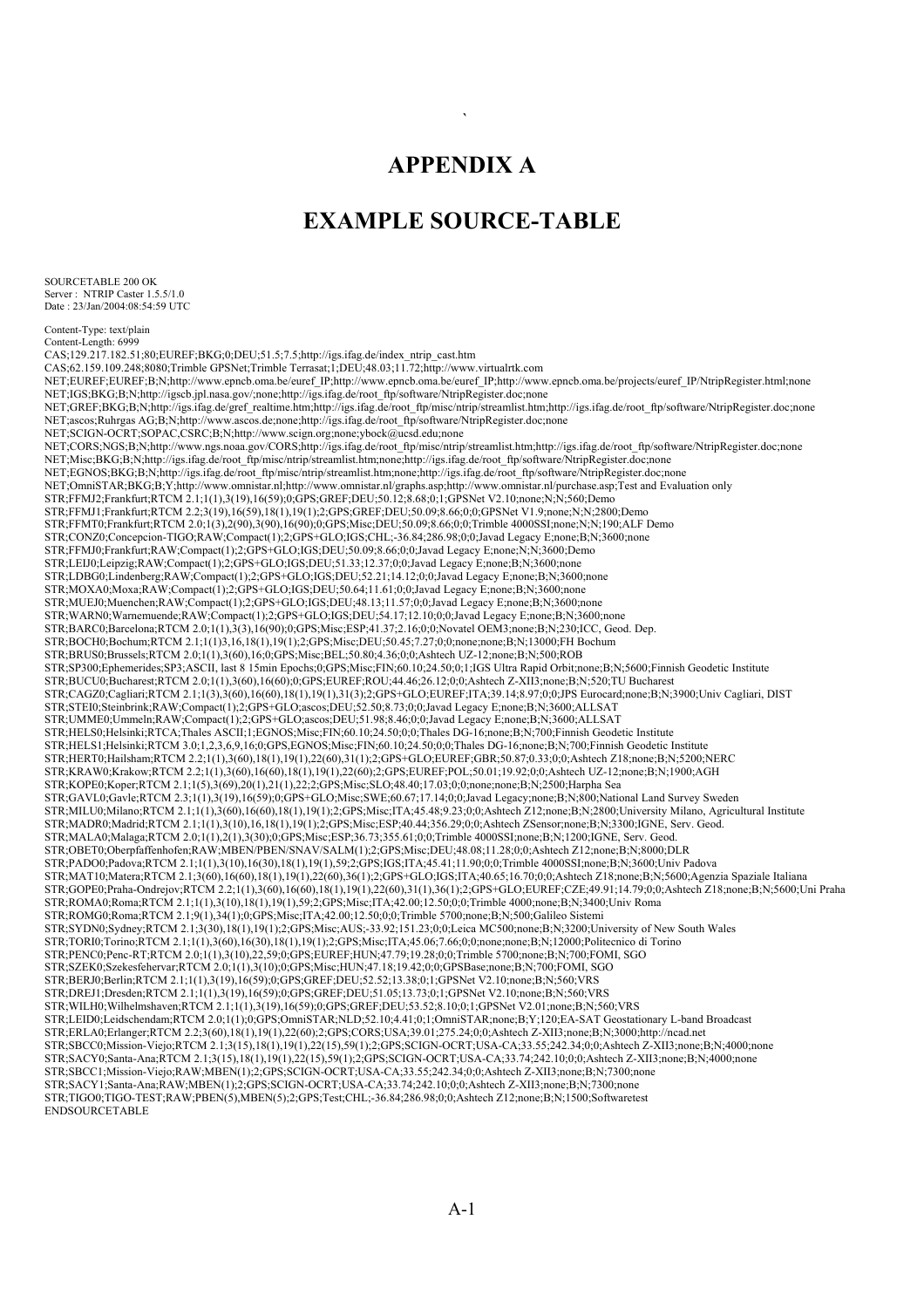## **APPENDIX B**

## **Format Specifications**

The following provides additional information on format specifications as introduced through parameters <format> and <format-details> in the source-table (see Section 6, Source-Table). Currently a number of RTCM formats for differential GNSS data and raw GNSS data formats are supported along with the formats RTCA, RINEX, BINEX, and SP3.

Each source-table record of type "STR" contains keywords to describe the data format and format details provided in a specific data stream. The following are example definition for these parameters. Introducing provider-dependent other format keywords and format details is allowed.

#### **B.1. RTCM Formats**

the contract of the contract of the contract of the contract of the contract of the contract of the contract of

Differential GNSS corrections are often available in RTCM format. Table 1 defines RTCM keywords to be used as <format> parameter in source-table records of type STR and the RTCM messages corresponding to these keywords as <format-details>. Providing a Minimum Message Set (MMS) is mandatory when mentioned. A provider may add more messages. The update rate (seconds) is not defined but may be given in brackets after each message type.

| Format / Keyword  | <b>Comment</b>                                                                                                                                                                | <b>Format Details / Messages</b> |
|-------------------|-------------------------------------------------------------------------------------------------------------------------------------------------------------------------------|----------------------------------|
| RTCM 2.0          | <b>DGPS</b>                                                                                                                                                                   | MMS: 1, 3                        |
| RTCM 2.1          | <b>RTK</b>                                                                                                                                                                    | MMS: 3, 18, 19                   |
| RTCM 2.3          | <b>RTK</b>                                                                                                                                                                    | MMS: 18, 19, 23, 24              |
| RTCM <sub>2</sub> | Messages based on fixed status of RTCM<br>2.x document. If fixed status has not been<br>achieved, messages based on last<br>tentative description as officially<br>documented | 1, 3, 18, 19, 20, 21, 23, 24     |
| <b>RTCM3</b>      | Messages based on primary document of<br><b>RTCM Version 3</b>                                                                                                                | 1004, 1007, 1008, 1009           |
| <b>RTCM SAPOS</b> | Subset of RTCM messages defined as<br>SAPOS standard, message 59 contains<br>FKP information, see<br>http://www.geopp.de/download/geopp-<br>rtcm-fkp59.pdf                    | 20, 21, 23, 24, 59               |

### **Table B-1: RTCM format and Format-Details Description**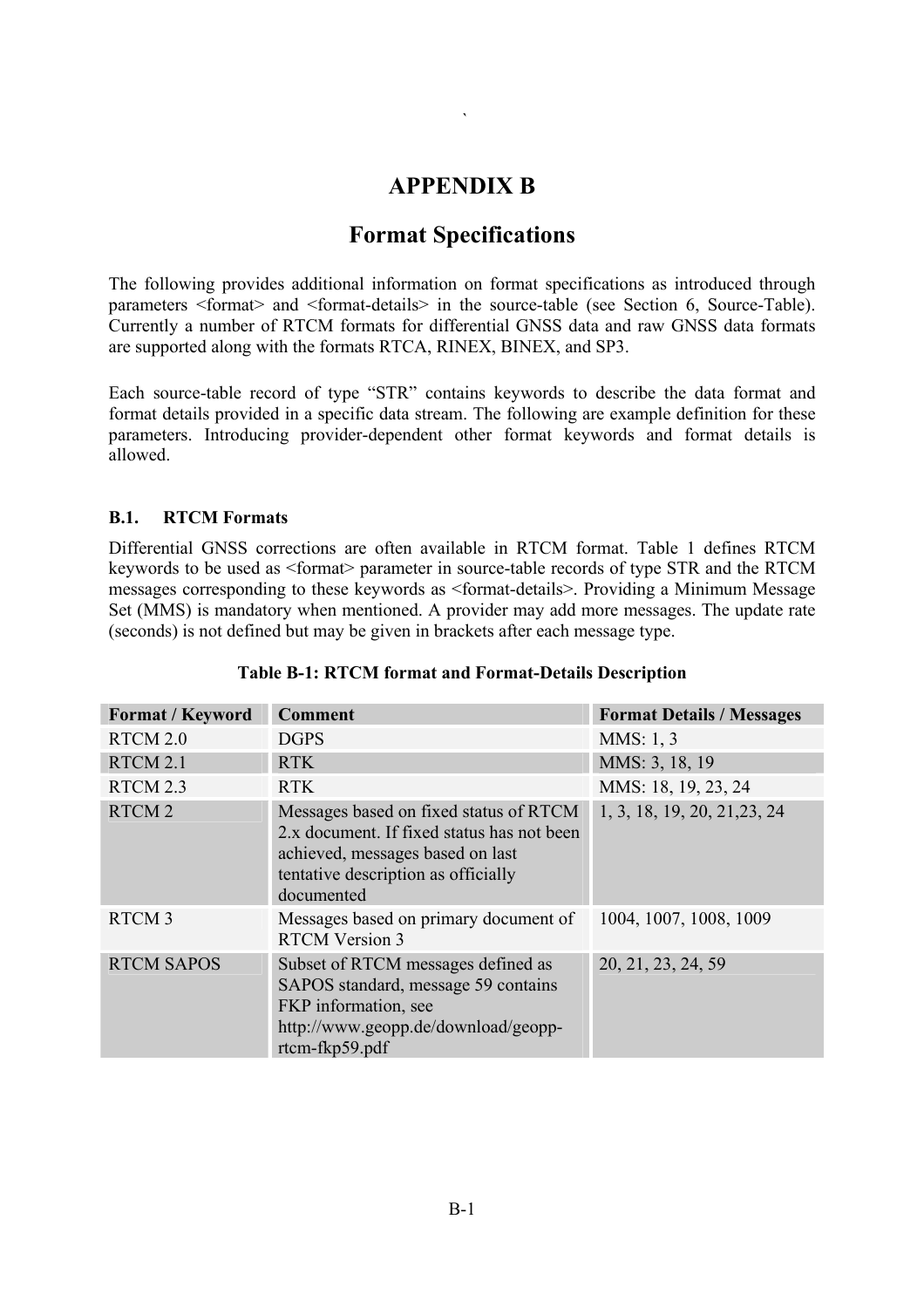#### **B.2. Other Formats**

the contract of the contract of the contract of the contract of the contract of the contract of the contract of

Most GNSS equipment vendors have their own proprietary formats. These "raw" GNSS data may be disseminated using Ntrip. Furthermore, Ntrip may also disseminate data in other formats. All such uses of Ntrip are beyond the scope of this document, and are not to be considered as part of the Ntrip standard. Table 2 shows examples for source-table parameters <format> and <format-details> when streaming such data.

| Format / Keyword | <b>Comment</b>                                                                                                                                                                | <b>Format Details /</b><br><b>Messages</b>                                                                               |
|------------------|-------------------------------------------------------------------------------------------------------------------------------------------------------------------------------|--------------------------------------------------------------------------------------------------------------------------|
| <b>CMR</b>       | Compact Measurement Record (CMR), publicly<br>documented format, accepted by several GNSS<br>equipment vendors, among those providing some<br>interoperability across vendors | none                                                                                                                     |
| $CMR+$           | Proprietary format                                                                                                                                                            | none                                                                                                                     |
| SAPOS-AdV        | Proprietary format                                                                                                                                                            | none                                                                                                                     |
| <b>RTCA</b>      | Radio Technical Commission, Aviation                                                                                                                                          | 0, 2                                                                                                                     |
| <b>RAW</b>       | Raw observation data from GNSS receiver                                                                                                                                       | Examples:<br>- RT17 (Trimble)<br>- Concise (Trimble)<br>- MBEN (Ashtech)<br>- LB2 (Leica)<br>- Compact<br>(Topcon/Javad) |
| <b>RINEX</b>     | Receiver Independent Exchange Format (RINEX)<br>for GNSS observation data, see<br>http://igscb.jpl.nasa.gov/igscb/data/format/rinex2.<br>txt                                  | none                                                                                                                     |
| SP <sub>3</sub>  | Standard Product #3 (SP3), GNSS orbit data, see<br>http://www.ngs.noaa.gov/GPS/SP3 format.html                                                                                | none                                                                                                                     |
| <b>BINEX</b>     | Binary Exchange (BINEX) format for GPS,<br>GLONASS, SBAS data, metadata, ephemeredes,<br>orbits or solutions, see http://binex.unavco.org                                     | none                                                                                                                     |

**Table B-2: Format and Format Details Descriptions Beside RTCM, Examples**